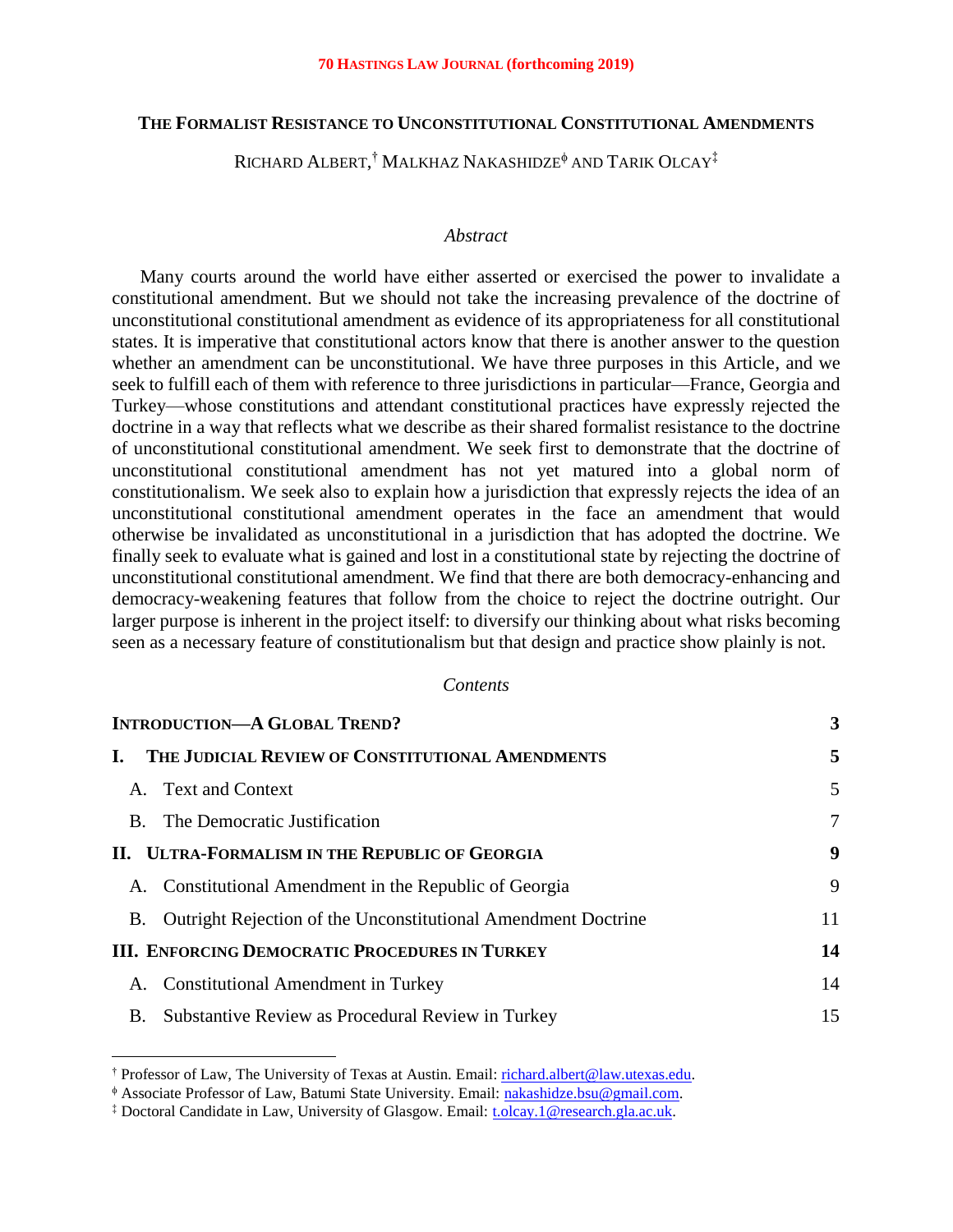| IV. THE TRIUMPH OF POPULAR SOVEREIGNTY IN FRANCE                    | 19 |
|---------------------------------------------------------------------|----|
| <b>Constitutional Amendment in France</b><br>$\mathbf{A}$           | 19 |
| B. Deference to Popular Sovereignty                                 | 21 |
| V. THE NATURE AND LIMITS OF FORMALIST RESISTANCE                    |    |
| A. The Boundaries of the Constitution                               | 23 |
| B. Codified and Uncodified Rules of Exception                       | 24 |
| <b>CONCLUSION—A NEEDED COUNTERWEIGHT IN CONSTITUTIONAL PRACTICE</b> |    |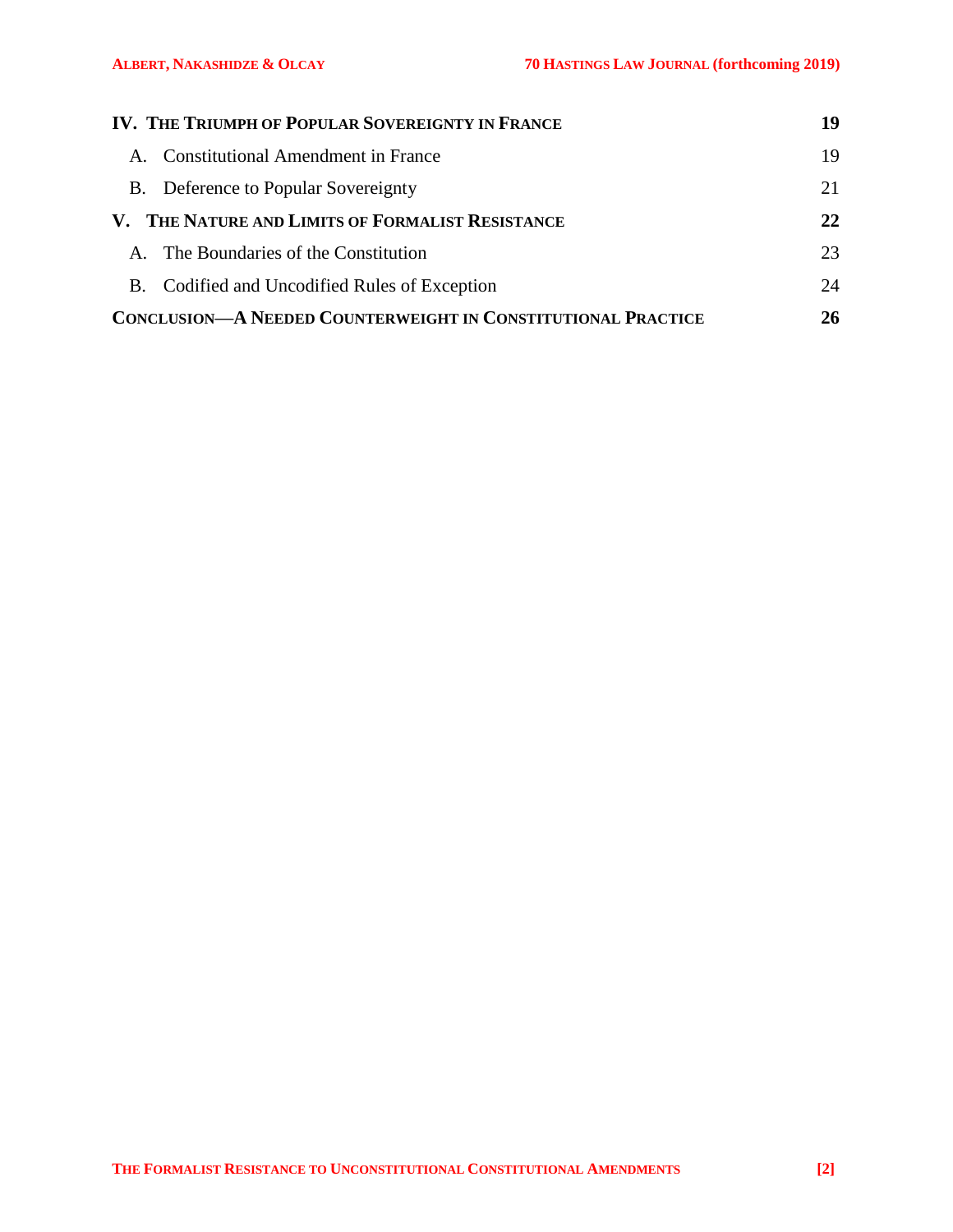l

#### <span id="page-2-0"></span>**INTRODUCTION—A GLOBAL TREND?**

The most fascinating question in the study of modern constitutional change raises something of a paradox: can a constitutional amendment be unconstitutional? We once treated the formal rules of change codified in constitutions as entrenching the necessary and sufficient procedures for amendments but we know this is no longer true as a descriptive reality. Today we can be no more certain that an amendment shall be valid when it satisfies the procedural strictures set out in the formal amendment rules than we can be certain that a law passed by a legislature is constitutional.

<span id="page-2-2"></span>Courts around the world—from Bangladesh to Belize, India to Peru, Colombia to Taiwan have either asserted or exercised the power to invalidate a constitutional amendment.<sup>1</sup> Courts have drawn from textually-entrenched rules and extra-constitutional norms to declare that procedurallyperfect amendments are nonetheless substantively void. Scholars have in recent years taken a keen interest in this phenomenon, producing a burgeoning literature in public law seeking both to explain and justify the judicial doctrine of unconstitutional constitutional amendment.<sup>2</sup> The dominant view in the field is overwhelmingly favorably inclined toward the idea that courts *should*  have the power to invalidate a procedurally-perfect amendment they deem unconstitutional, even in cases where the codified constitution does not entrench a formally unamendable rule.<sup>3</sup>

<span id="page-2-1"></span>There are relatively few exceptions to the global chorus of voices in support of the extraordinary judicial power to invalidate constitutional amendments.<sup>4</sup> The dearth of contrary views reflects the normalization of the phenomenon Ran Hirschl has identified as the "judicialization of mega-politics," a now-common phrase referring to the most important matters of political significance that constitute, define and divide polities—and that are now often

<sup>1</sup> *See* YANIV ROZNAI, UNCONSTITUTIONAL CONSTITUTIONAL AMENDMENTS: THE LIMITS OF AMENDMENT POWERS 47- 70 (2017).

<sup>2</sup> *See* Richard Albert, *Nonconstitutional Amendments*, 22 CAN.J. L. &JURIS. 5 (2009); Aharon Barak, *Unconstitutional Constitutional Amendments*, 44 ISR. L. REV. 321 (2011); David Landau & Rosalind Dixon, *Constraining Constitutional Change*, 50 WAKE FOREST L. REV. 859 (2015); Douglas Linder, *What in the Constitution Cannot be Amended?*, 23 ARIZ. L. REV. 717, 728-33 (1981); Walter F. Murphy, *An Ordering of Constitutional Values*, 53 S. CAL. L. REV. 703, 754–57 (1980); Ulrich K. Preuss, *The Implications of Eternity Clauses: The German Experience*, 44 ISR. L. REV. 429, 435 (2011); Yaniv Roznai, *Amendment Power, Constituent Power, and Popular Sovereignty*, *in* THE FOUNDATIONS AND TRADITIONS OF CONSTITUTIONAL AMENDMENT 23 (Richard Albert, Xenophon Contiades & Alkmene Fotiadou eds., 2017); Yaniv Roznai, *Legisprudence Limitations on Constitutional Amendments? Reflections on the Czech Constitutional Court's Declaration of Unconstitutional Constitutional Act*, 8 VIENNA J. INT'L CONST. L 29 (2014); Yaniv Roznai & Serkan Yolcu, *An Unconstitutional Constitutional Amendment—The Turkish Perspective: A Comment on the Turkish Constitutional Court's Headscarf Decision*, 10 INT'L J. CONST. L. 175 (2012); Md. Ariful Islam Siddiquee, *Unconstitutional Constitutional Amendments in South Asia: A Study of Constitutional Limits on Parliaments' Amending Power*, 33 J.L. POL'Y & GLOBALIZATION 64 (2015).

<sup>&</sup>lt;sup>3</sup> See, e.g., SUDHIR KRISHNASWAMY, DEMOCRACY AND CONSTITUTIONALISM IN INDIA: A STUDY OF THE BASIC STRUCTURE DOCTRINE (2009); Carlos Bernal, *Unconstitutional Constitutional Amendments in the Case Study of Colombia: An Analysis of the Justification and Meaning of the Constitutional Replacement Doctrine*, 11 INT'L J. CONST. L. 339 (2013); Rosalind Dixon & David Landau, *Transnational Constitutionalism and a Limited Doctrine of Unconstitutional Constitutional Amendment*, 13 INT'L J. CONST. L. 606 (2015); Gábor Halmai, *Unconstitutional Constitutional Amendments: Constitutional Courts as Guardians of the Constitution*, 19 Constellations 182 (2012); Gary J. Jacobsohn, *An Unconstitutional Constitution? A Comparative Perspective*, 4 INT'L J. CONST. L. 46 (2006).

<sup>4</sup> *See, e.g.*, JOEL COLÓN-RÍOS, WEAK CONSTITUTIONALISM: DEMOCRATIC LEGITIMACY AND THE QUESTION OF CONSTITUENT POWER; Richard Albert, *Constitutional Amendment and Dismemberment*, 43 YALE J. INT'L L. 1 (2018); Richard Albert, *Constitutional Handcuffs*, 42 ARIZ. ST. L.J. 663 (2010);John R. Vile, *Limitations on the Constitutional Amending Process*, 2 CONST. COMMENT. 373 (1985).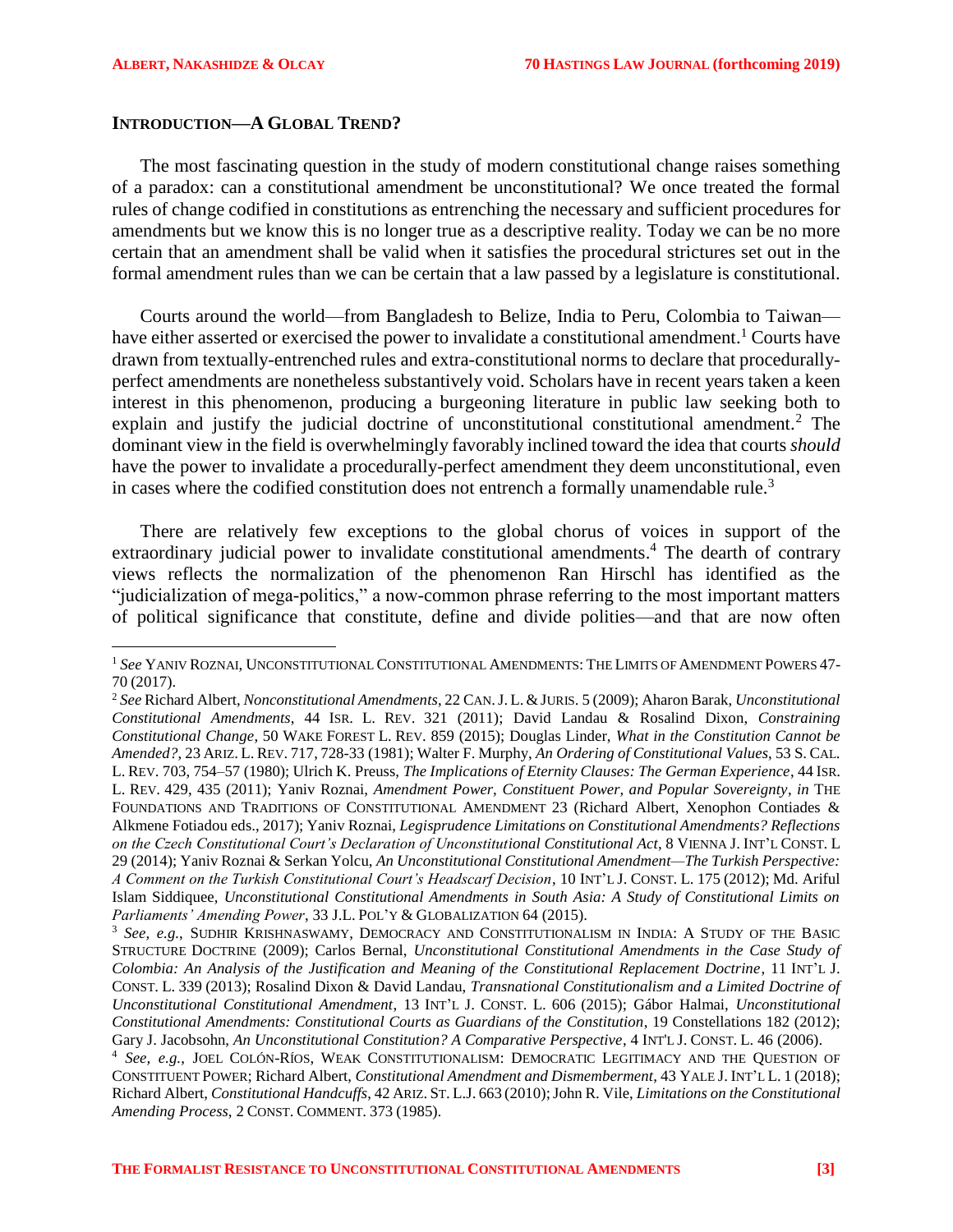adjudicated by courts.<sup>5</sup> National courts today decide a host of decidedly political questions: the winner of presidential elections,<sup>6</sup> the legitimacy of political parties,<sup>7</sup> and the self-determination of a people.<sup>8</sup> Against this backdrop, invalidating a constitutional amendment is just par for the course.

But we should not take the increasing prevalence of the doctrine of unconstitutional constitutional amendment as evidence of its appropriateness for all constitutional states. It may well be that the doctrine fits in a given constitutional tradition and should be incorporated into its practices of adjudication. But this is a choice for a state and its domestic actors to make according to their own norms of governance. The politics of constitutionalism must remain localized in their particularized social and political circumstances. Otherwise when combined with the enormous pressure on states in our day to conform to what may appear to be generally accepted standards of global constitutionalism, the trend toward adopting the doctrine of unconstitutional constitutional amendment can overwhelm the capacity of a state to evaluate whether the doctrine is right for itself—in light of its own juridical history, political context and constitutional traditions—without feeling compelled to adopt this practice as though it were a necessary feature of constitutionalism.

The doctrine of unconstitutional constitutional amendment is most certainly not a necessary feature of modern constitutionalism, nor even of the narrower idea of modern liberal democracy. It is important for all constitutional actors to know that there is another answer to the question whether an amendment can be unconstitutional. The popular answer in the present moment is emphatically yes in a number of important constitutional states but constitutional designers and constitutional adjudicators as well as constitutional amenders should know that it is an altogether reasonable choice to deny the possibility of an unconstitutional constitutional amendment.

We have three purposes in this Article. We seek to fulfill each of them with reference to three jurisdictions in particular—France, Georgia and Turkey—whose constitutions and attendant constitutional practices have in their own way expressly rejected the doctrine of a substantively unconstitutional amendment. As we show, none of their strategies is optimal but they do reveal some available alternatives. Their shared rejection of the doctrine reflects what we call formalist resistance to the doctrine of unconstitutional constitutional amendment. We seek first to demonstrate that the doctrine has not yet matured into a global norm of constitutionalism. We seek also to explain how a jurisdiction that expressly rejects the idea of an unconstitutional constitutional amendment operates in the face of an amendment that would otherwise be invalidated as unconstitutional in a jurisdiction that has adopted the doctrine. We finally seek to evaluate what is gained and lost in a constitutional state that rejects the doctrine of unconstitutional constitutional amendment. We find that there are both democracy-enhancing and democracyweakening features that follow from the choice to deny the doctrine outright. Our larger purpose is inherent in the project itself: to diversify our thinking about what risks becoming seen as a necessary feature of constitutionalism but that design and practice show plainly is not. We therefore speak also to constitutional designers seeking ways to structure the rules of constitutional change so as to foreclose the doctrine of unconstitutional constitutional amendment.

l

<sup>5</sup> Ran Hirschl, *The Judicialization of Mega-Politics and the Rise of Political Courts*, 11 ANN. REV. POL. SCI. 93, 94 (2008).

<sup>6</sup> *Id.* at 100.

<sup>7</sup> *Id.*

<sup>8</sup> *Id.* at 101, 103.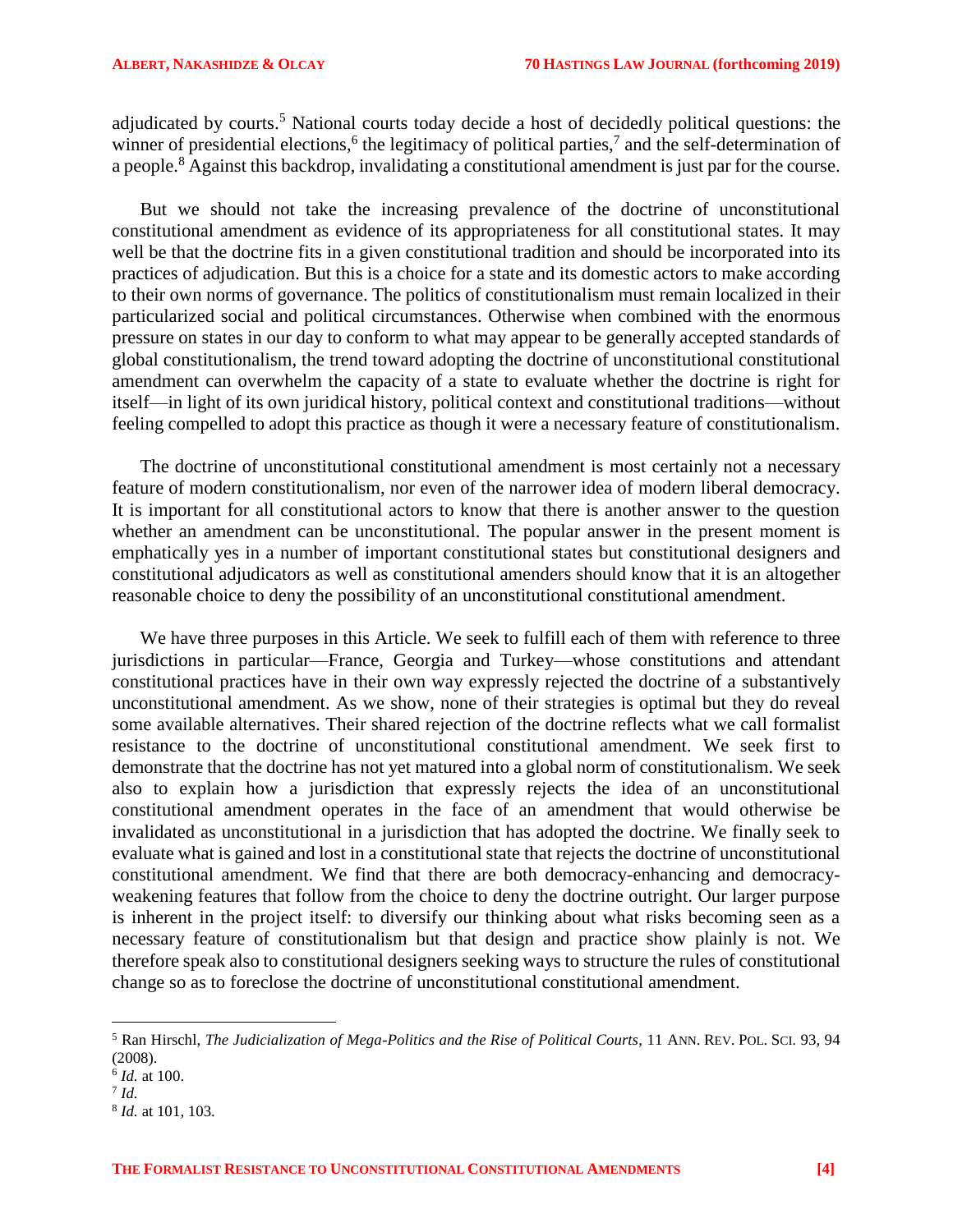### <span id="page-4-0"></span>**I. THE JUDICIAL REVIEW OF CONSTITUTIONAL AMENDMENTS**

The idea of an unconstitutional amendment is rooted in what its defenders regard as democratic justifications about the limits that constitutions should properly place on political actors seeking to make modifications to the bargain struck in the name of the people. Whether defenders of the idea are persuasive is not our concern in this Article. Nor are we concerned with whether courts are correct to apply the doctrine of unconstitutional amendment to annul amendments they regard as violating their interpretation of what the constitution requires. We are concerned instead with demonstrating that there is no global norm of finding that constitutional amendments can be unconstitutional. We begin here by explaining how courts evaluate the question whether an amendment can ever be unconstitutional. We then turn to identifying alternatives to that approach.

### <span id="page-4-1"></span>**A. Text and Context**

Controversial though it may be, invalidating a constitutional amendment is on one view fully consistent with the design of the constitution where the text expressly disallows amendments adopted in violation of a certain procedure or contrary to a specified subject-matter protection. For example, the Greek Constitution imposes an outright prohibition on constitutional amendments within five years of a successfully completed amendment.<sup>9</sup> One could therefore construct a purely textual argument in defense of a Greek court's judgment to find unconstitutional an amendment that had been proposed and ratified three years after a successful amendment. Similarly, Belgium explicitly disables the amendment procedure in a time of regency.<sup>10</sup> In the event, then, of an amendment to the powers of the Belgian king during a period of recognized regency, a court could be justified to invalidate such an amendment since it would squarely violate the constitutional text.

Another example comes from South Africa, where the Constitution creates an escalating framework of three different amendment procedures, each keyed specifically to certain parts and provisions of the Constitution and each escalating in its degree of difficulty. The easiest of the three thresholds requires two-thirds support in the National Assembly and the hardest requires three-quarters support in both the National Assembly and the National Council of Provinces.<sup>11</sup> An amendment to the Constitution's hardest amendment procedure requires conformity with the hardest amendment procedure itself.<sup>12</sup> But if an amendment were made to that procedure using the easiest of the three thresholds, a court could be justified to invalidate that amendment because it would run afoul of a specific textual prohibition on the use of the amendment power.

These three examples from Belgium, Greece, and South Africa introduce the problem of unconstitutional amendment in its least controversial form. To the extent there is an easy case to

<sup>9</sup> GREECE CONST., pt. IV, s. II, art. 110(6) (1975). This type of amendment restriction may be classified as a temporal limitation, one of several forms of limitations on the amendment power. *See* Richard Albert, *Temporal Limitations in Constitutional Amendment*, 21 REV. CONST. STUD. 41-44 (2016).

<sup>&</sup>lt;sup>10</sup> BELGIUM CONST., tit. VIII, art. 197 (1994). This type of limitation may be understood as a defensive mechanism that disables the amendment procedure in certain periods of time that put pressure of a state, namely war, siege, regency, exception, or emergency. *See* Richard Albert, *The Structure of Constitutional Amendment Rules*, 49 WAKE FOREST L. REV. 955-56 (2014).

 $11$  SOUTH AFRICA CONST., sec. 74 (1996).

<sup>12</sup> *Id.* at sec. 74(1).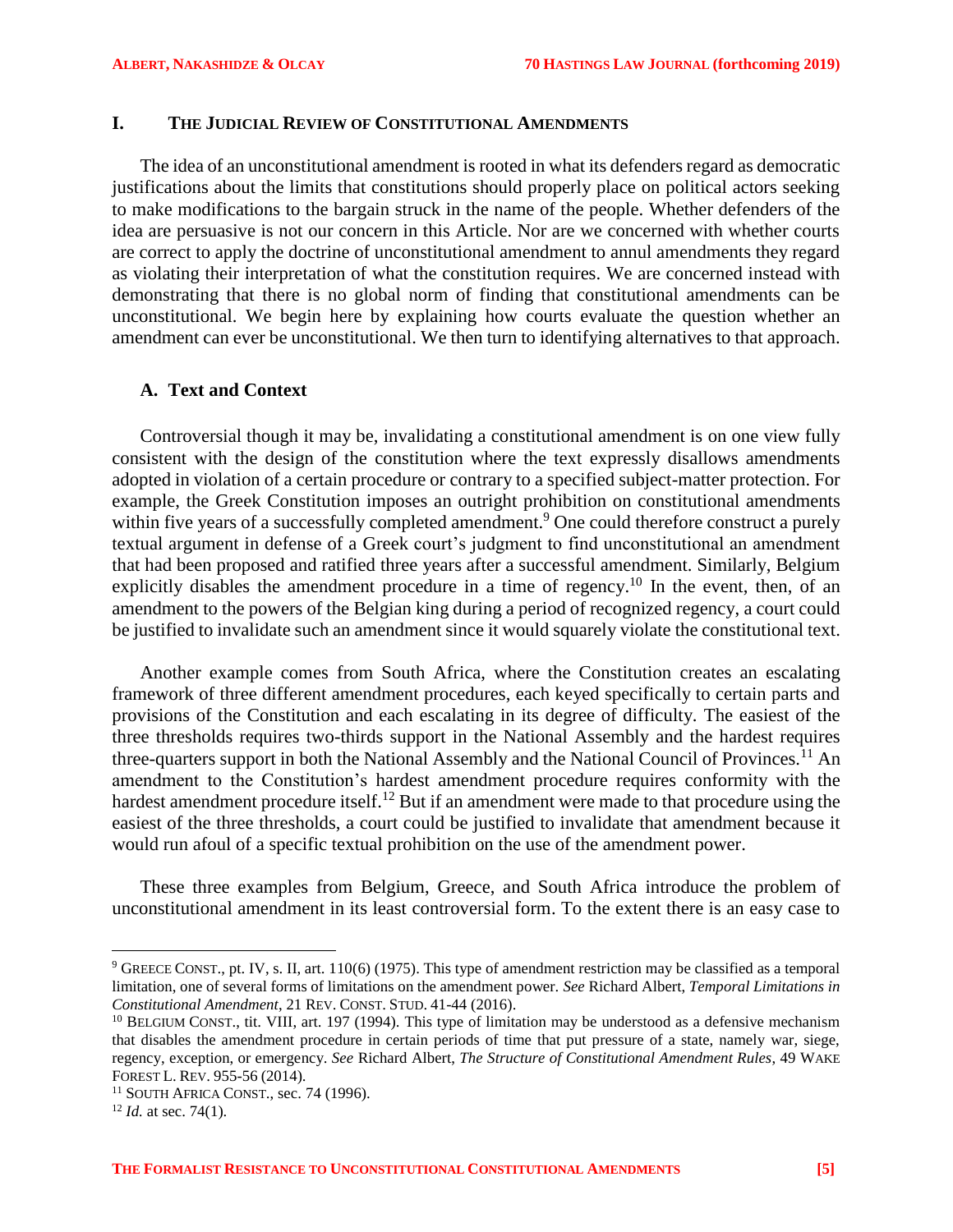be made in favor of courts possessing the power to evaluate the validity of an amendment, these three cases could well be the best exhibits because each involves a court applying the plain meaning of the constitutional text to violations of the procedures of constitutional amendment. At a minimum, then, a reviewing court's operating manual would reveal the following rule: where the constitutional text is unambiguous about a prohibition or a specific procedure or in any case clear in its meaning, courts in jurisdictions that recognize the power of judicial review stand on firm ground in policing whether political actors are acting consistent with those rules.

The case in favor of judicial review of constitutional amendments is weaker where the constitutional text does not entrench similarly precise rules about how political actors may validly amend the constitution. Here, there are two scenarios worth distinguishing: (1) where the constitution entrenches a content-based prohibition against amendment but states the prohibition at a high level of generality; and (2) where the constitution formally entrenches no rule against constitutional amendment. Begin with the first scenario. The Constitution of the Czech Republic entrenches a rule against amending the democratic character of the state: "Any changes in the essential requirements for a democratic state governed by the rule of law are impermissible."<sup>13</sup> The Czech Constitutional Court relied on this prohibition to invalidate an amendment intending to reduce the length of the term of the Chamber of Deputies.<sup>14</sup> For the Court, the amendment violated this unamendable rule protecting the essential requirements of democracy. The Court reasoned that if longer terms are invalid then so too must be shorter terms because both violate "the principle of regular terms of office" that is central to the spirit of the unamendable rule.<sup>15</sup>

Whether the Czech judgment was correct is less important than recognizing that the outcome turned on a contingent view of what democracy requires. The textual prohibition on amendment gives little guidance about how to determine what is essential for a democratic state. Instead it is the court's contextual judgment that prevails in light of what it believes the rule of law requires of democracy. This may be precisely what we expect of judges—and what we openly defer to them to decide—but we note only that this is a different sort of prohibition than the procedural ones highlighted above. It is a content-based prohibition—here, democracy being the subject-matter of the prohibition—that requires courts to make a judgment, in all likelihood a contestable one, about whether the amendment is in its substance compatible with the textual prohibition.

The case for the judicial review of constitutional amendments is at its weakest in the third scenario: where the constitution formally entrenches no rule against constitutional amendment. The Indian Constitution is the prime example. Its text confers plenary power on the national and state legislatures to amend the Constitution, without any formally unamendable rule standing in the way.<sup>16</sup> Despite this relatively easy formal amendment rule, the Supreme Court's first interpretation of the rule confirmed what the text says in its plain language: that the formal amendment power is subject to no limitations.<sup>17</sup> But the Court reversed course 16 years later when

 $\overline{a}$ 

<sup>&</sup>lt;sup>13</sup> Czech Republic Const, ch I, art  $9(2)$  (1993).

<sup>14</sup> *See 2009/09/10 - Pl. ÚS 27/09: Constitutional Act on Shortening the Term of Office of the Chamber of Deputies*, *available at*: [http://www.usoud.cz/en/decisions/20090910-pl-us-2709-constitutional-act-on-shortening-the-term-of](http://www.usoud.cz/en/decisions/20090910-pl-us-2709-constitutional-act-on-shortening-the-term-of-office-of-the-chamber-of-de-1)[office-of-the-chamber-of-de-1](http://www.usoud.cz/en/decisions/20090910-pl-us-2709-constitutional-act-on-shortening-the-term-of-office-of-the-chamber-of-de-1) (last visited June 9, 2018) ["Czech Republic Case 2009"].

<sup>15</sup> *Ibid* at Section V.

<sup>16</sup> India Const, pt XX, art 368(2) (1950).

<sup>17</sup> *See Sri Sankari Prasad Singh Deo v. Union of India*, 1951 AIR 458, 1952 SCR 89, *available at*: <http://www.indiankanoon.org/doc/1706770> (last visited June 9, 2018).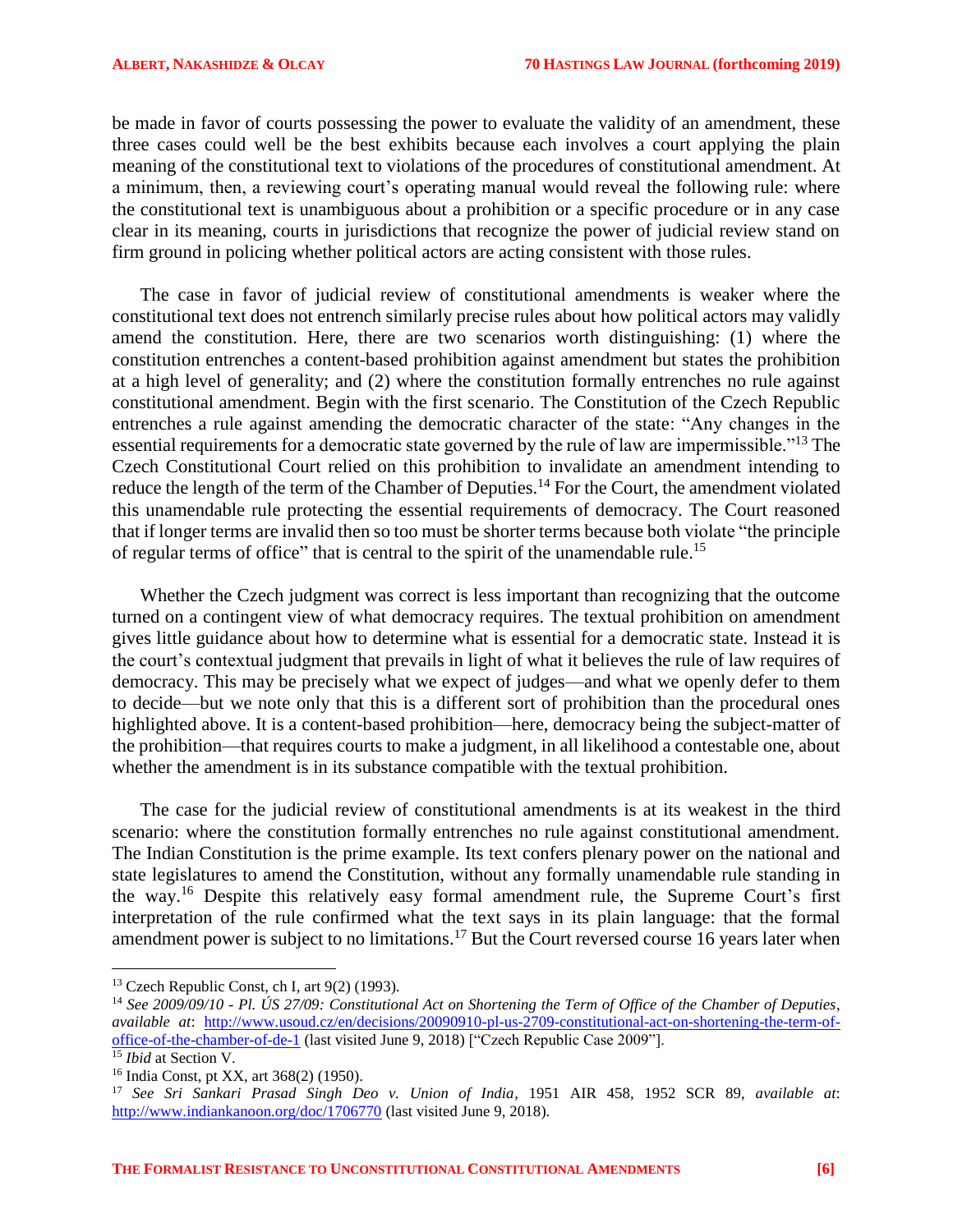it held that the amendment power could not be employed to violate fundamental constitutional rights.<sup>18</sup> Yet the Court moderated its astounding reversal, holding that it would exercise its new role of policing the amendment power only prospectively. Six years later the Court unveiled what is now known as the "basic structure doctrine," which authorizes courts to invalidate amendments that violate the Constitution's basic structure.<sup>19</sup> Precisely what constitutes the Constitution's "basic structure" is nowhere expressly identified in its text but instead arises from the Court's interpretation of the Constitution's internal coherence, stated values, and norms of liberal constitutionalism, including the supremacy of the constitution, the republican and democratic forms of government, the secular character of the state, the separation of powers and federalism.<sup>20</sup> The Court later exercised its power to strike down amendments when faced with properly-passed amendments that sought to limit the Court's authority to review constitutional amendments.<sup>21</sup>

We can perceive the difficulty—though not the impossibility—of justifying the invalidation of constitutional amendments in India by comparison with the other cases we have encountered. In contrast to the cases from Greece and Belgium, the Indian Constitution does not establish strict procedural limitations on constitutional amendment that could justify a court striking down an amendment that fails to conform to specific rules on the process by which the text is amended. The Indian Constitution does entrench an escalating structure of amendment like the South African Constitution, but this was not the basis either for the Indian Supreme Court's construction of the basic structure doctrine or its actual use when it invalidated a procedurally-perfect amendment. The Indian Constitution differs also from the Constitution of the Czech Republic and others like it which entrench a formally unamendable provision at a high level of subject-matter generality. In these jurisdictions, there is a textual referent for the Court's action. In India, however, the lack of textually entrenched limitations on the amendment power denies the basic structure doctrine the full force it might otherwise enjoy—and it invites the claim that the Court is overstepping the explicit boundaries set by the constitution about how the Court should exercise its powers.

### <span id="page-6-0"></span>**B. The Democratic Justification**

Yet there may be a democratic justification for a court to invalidate amendments in the absence of a formally unamendable rule. Even in what we have described as the weakest scenario within which a court could invalidate a procedurally-perfect amendment—where, as in India, the constitution formally entrenches no rule against amendment—one can build an argument in defense of a court drawing from the unwritten constitution to invalidate an amendment to its text.

The best argument offered thus far to make sense of a court invalidating a constitutional amendment is anchored in the theory of constituent power, first articulated by Emmanuel Joseph Sieyès, a French political theorist whose principal interest was to build a theory to protect the

<sup>18</sup> *Golaknath v State of Punjab*, 1967 AIR 1643, 1967 SCR (2) 762, *available at*: <http://www.indiankanoon.org/doc/120358> (last visited June 9, 2018).

<sup>19</sup> *Kesavananda Bharati Sripadagalvaru v. Kerala*, 1973 SCC (4) 225, *available at*: <http://www.indiankanoon.org/doc/25786> (last visited June 9, 2018).

 $\overline{20}$  *Ibid* at para 316.

<sup>21</sup> *Minerva Mills Ltd. v. Union of India*, 1980 AIR 1789, 1981 SCR (1) 206, SCC (2) 591, *available at*: <http://www.indiankanoon.org/doc/1939993> (last visited June 9, 2018).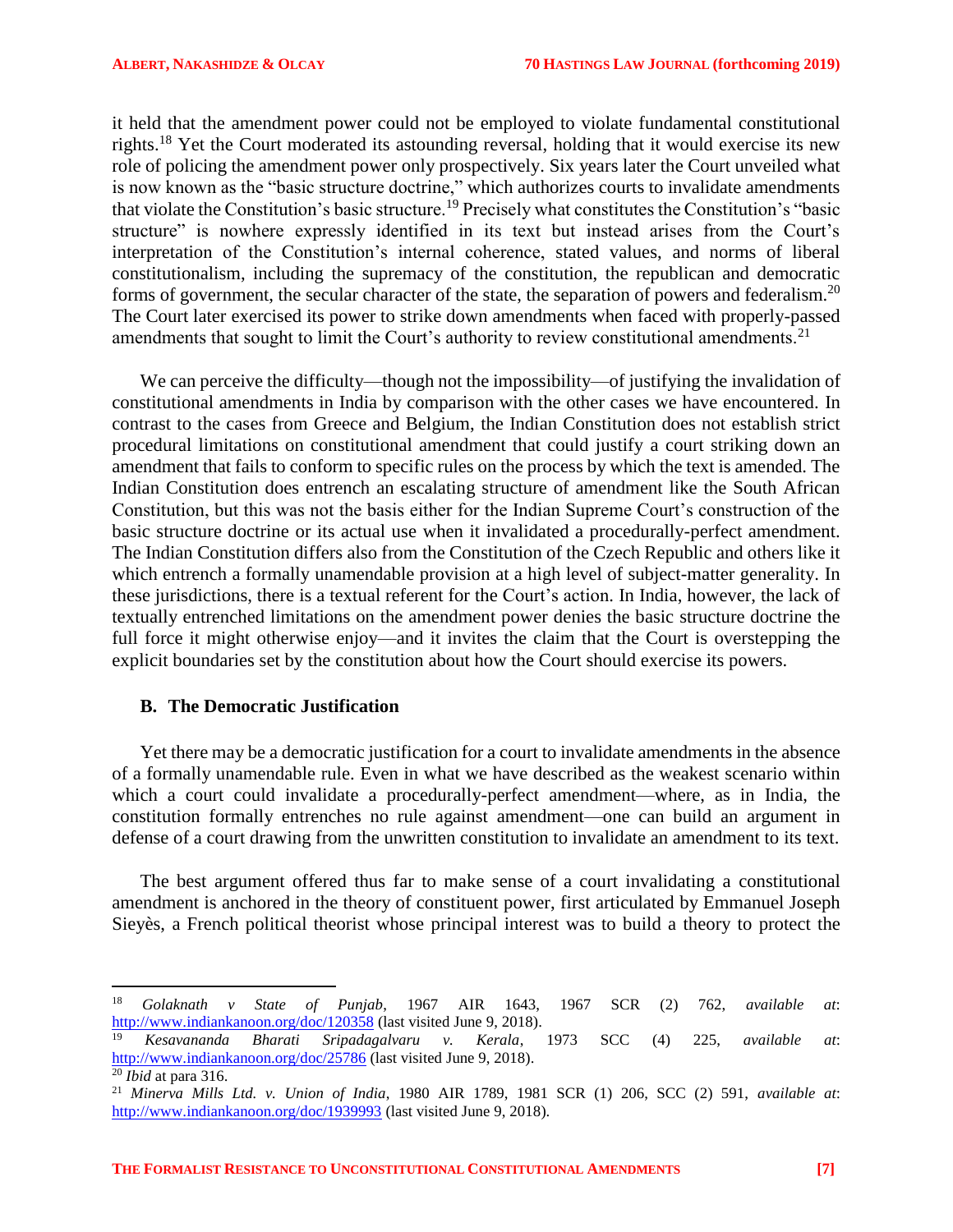$\overline{\phantom{a}}$ 

essential right of the people to choose the meaning of their constitution and how it should change.<sup>22</sup> According to this theory of constituent power, only the people may create and, by its creation, legitimate a new constitution while the people's representatives have the considerably lesser power: the people's representatives have only limited authority to make changes to the constitution provided those changes are consistent with the structure and spirit of the people's constitution. Any change more far-reaching than that—one that alters the core commitments of the constitution—must be authorized by the people themselves, and as a result legitimated by them. For Sieyès, the people embody the constituent power, meaning the supreme body that constitutes all others. These other bodies are inferior to the people and their constituent power; these are described in the scholarly literature as the constituted powers. These constituted powers include the legislature, the executive and courts as well. The legal fiction of the theory of constituent power holds that these representative bodies of constituted powers are created, authorized or regulated by the constitution, which in turn has been created by the people. The bottom line, then, is this: constituted powers are bound by the rules established in the constitution by the constituent power.

The democratic foundations of the doctrine of unconstitutional constitutional amendment begin now to come into focus. These foundations are anchored in the delegation theory of constitutional change. Given that the people have created the constitution and delegated to their representatives only the limited power to modify the constitution in ways that keep the constitution aligned with its original form and values, the constituted powers cannot make changes to the constitution authorized by the constituent power without doing violence to the expressed will of the people.<sup>23</sup> Only the people themselves exercising their constituent power may make such changes to the constitution. Seen in this light, where a court invalidates a constitutional amendment passed by the actors authorized by the constitution to make amendments, we can certainly describe this action as stifling a proximate form of democratic expression—the considered judgment of the amending actors. But this argument would miss the larger picture, which is that the choice a court makes to invalidate an amendment that it believes violates the constitution is a vindication of the supreme democratic choice originally made by the people to create the constitution. On this view, what first seems to be an undemocratic arrogation of power by courts is instead a justifiable judicial intervention to protect the terms of the original bargain approved by the people.

Yet this justification does not resonate in all constitutional states nor is it likely to take root in the self-understanding of all political actors, including judges on the highest courts of those countries that have rejected the doctrine of unconstitutional constitutional amendment. As we will show in the three Parts to follow, there is a strong front of resistance to the doctrine of unconstitutional amendment around the world, both in countries we may regard as champions of liberal democracy and in those where the values of liberal democracy are in formation or under attack. We might expect this resistance in the latter group but not in the former, and yet countries in both groups share this antagonism to the doctrine of unconstitutional amendment. What unites all three countries in their resistance to the doctrine of unconstitutional amendment is a shared though distinguishable set of formalist values in making, changing and legitimating higher law.

<sup>22</sup> EMMANUEL JOSEPH SIEYES, QU'EST-CE QUE LE TIERS ETAT? (Éditions du Boucher, 2002) (originally published in 1789).

<sup>23</sup> The most theoretically rich account of this theory of delegation appears in ROZNAI, *supra* note 1, at 105-34.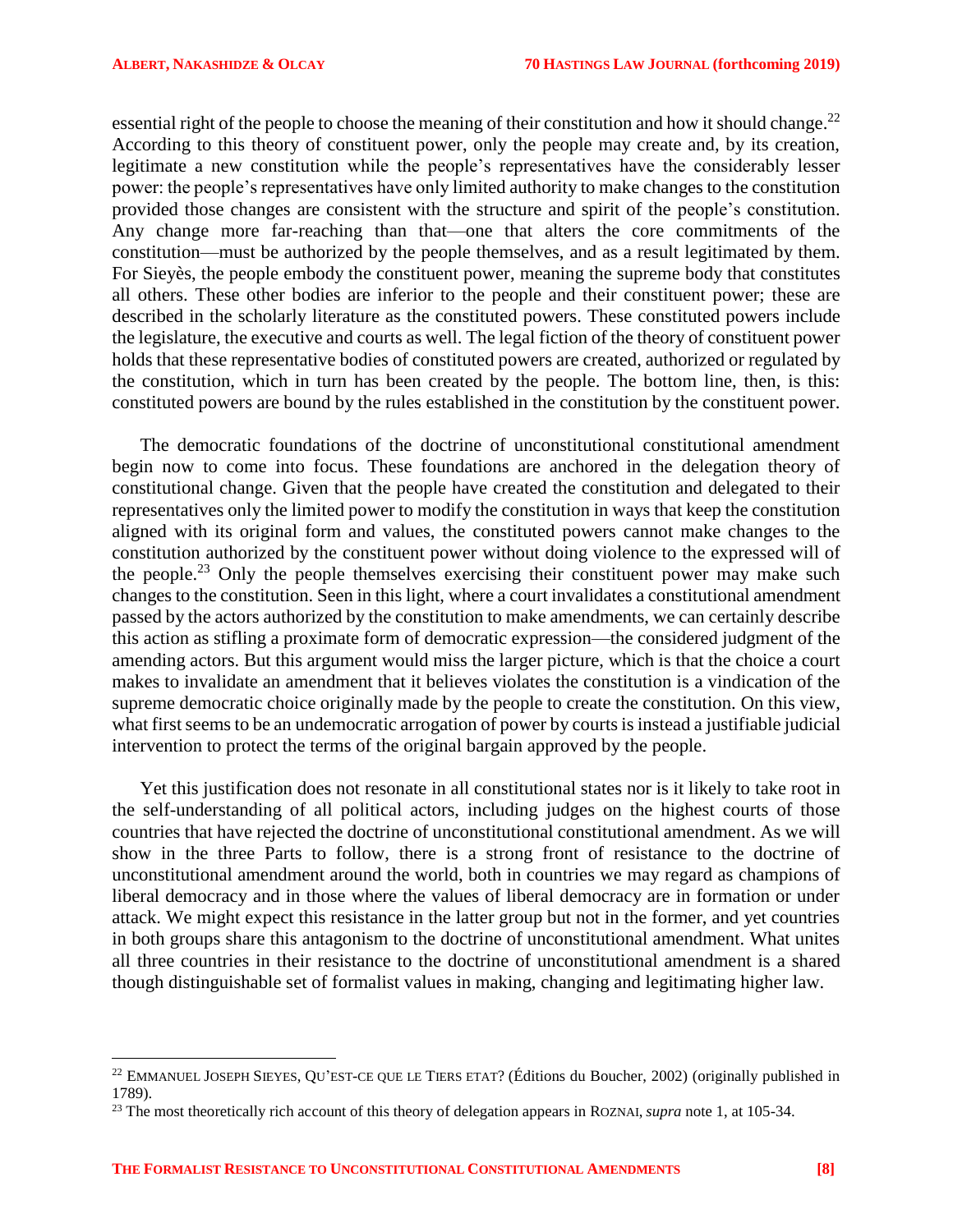# <span id="page-8-0"></span>**II. ULTRA-FORMALISM IN THE REPUBLIC OF GEORGIA**

One possible approach to the idea of an unconstitutional constitutional amendment is to reject it outright on purely formalist grounds. Formalism is rooted in a commitment to rules that derive their legitimacy from their clarity, consistent application, public accessibility and their widely shared acceptance as authoritative. As with most theories of constitutional interpretation and enforcement, formalism can sometimes devolve into a caricature of even its best self. This is the case in the Republic of Georgia, whose Constitutional Court has taken what may be described with no shortage of criticism as an ultra-formalist approach to adjudicating constitutional amendments.

Faced with a constitutional text that makes explicit mention of neither substantive unamendability nor judicial authority to review constitutional amendments, the Georgian Constitutional Court has refused to validate all challenges to constitutional amendments. The Court's reason why: once Parliament adopts a constitutional amendment, it becomes part of the Constitution and is therefore unreviewable because the Constitution cannot be unconstitutional. The Court has held that it lacks the constitutional authority to review amendments. It has therefore never reviewed the constitutionality of an amendment either on procedural or substantive grounds. In this Part, we first explain the rules of constitutional amendment in Georgia and we then turn to the Court's case law in which it set out the limits to its own authority in reviewing amendments.

## <span id="page-8-1"></span>**A. Constitutional Amendment in the Republic of Georgia**

Amending the Georgian Constitution requires Parliament to consider a draft law for either a general or partial amendment, submitted either by more than half of the total number of Members of Parliament or at least  $200,000$  eligible voters.<sup>24</sup> An amendment proposal becomes valid if Parliament keeps debate on the draft amendment open for at least one month, and then votes in two successive sessions of Parliament (separated by an interval of at least three months) in its favor with three-quarters support of all Members of Parliament.<sup>25</sup> The final steps involve the President of the Republic signing and promulgating the amendment.<sup>26</sup> The Constitution is clear that no amendment may lawfully be made during a state of emergency or martial law.<sup>27</sup>

While the constitutional provisions on constitutional amendment stand as the primary source in determining their normative status, Georgian statutory law regulates the definition and relationship of legal norms in the country. Although not formally part of the Constitution, the Law of Georgia on Normative Acts governs the formal rules of legal normativity.<sup>28</sup> Article 1/1 of the Law stipulates "[t]his law defines the types and hierarchy of normative acts, the place of international agreements and treaties of Georgia in the system of normative acts of Georgia, and general rules of preparing, adopting (issuing), promulgating, applying, registering and systematizing normative acts". Article 7/2-a of the Law counts the Constitution and *the Constitutional Law*, which refers to constitutional amendments, among the types of legislative acts

<sup>24</sup> GEORGIA CONST., art. 102, § 1.

<sup>25</sup> *Id*. at art. 102, §§ 2-3.

<sup>26</sup> *Id*. at art. 102, § 4.

<sup>27</sup> *Id*. at art. 103.

<sup>28</sup> Law of Georgia on Normative Acts of Georgia, The Legislative Herald of Georgia, #33, Nov. 9, 2009, *available at*: [https://matsne.gov.ge/en/document/download/90052/12/en/pdf.](https://matsne.gov.ge/en/document/download/90052/12/en/pdf) (last visited June 9, 2018).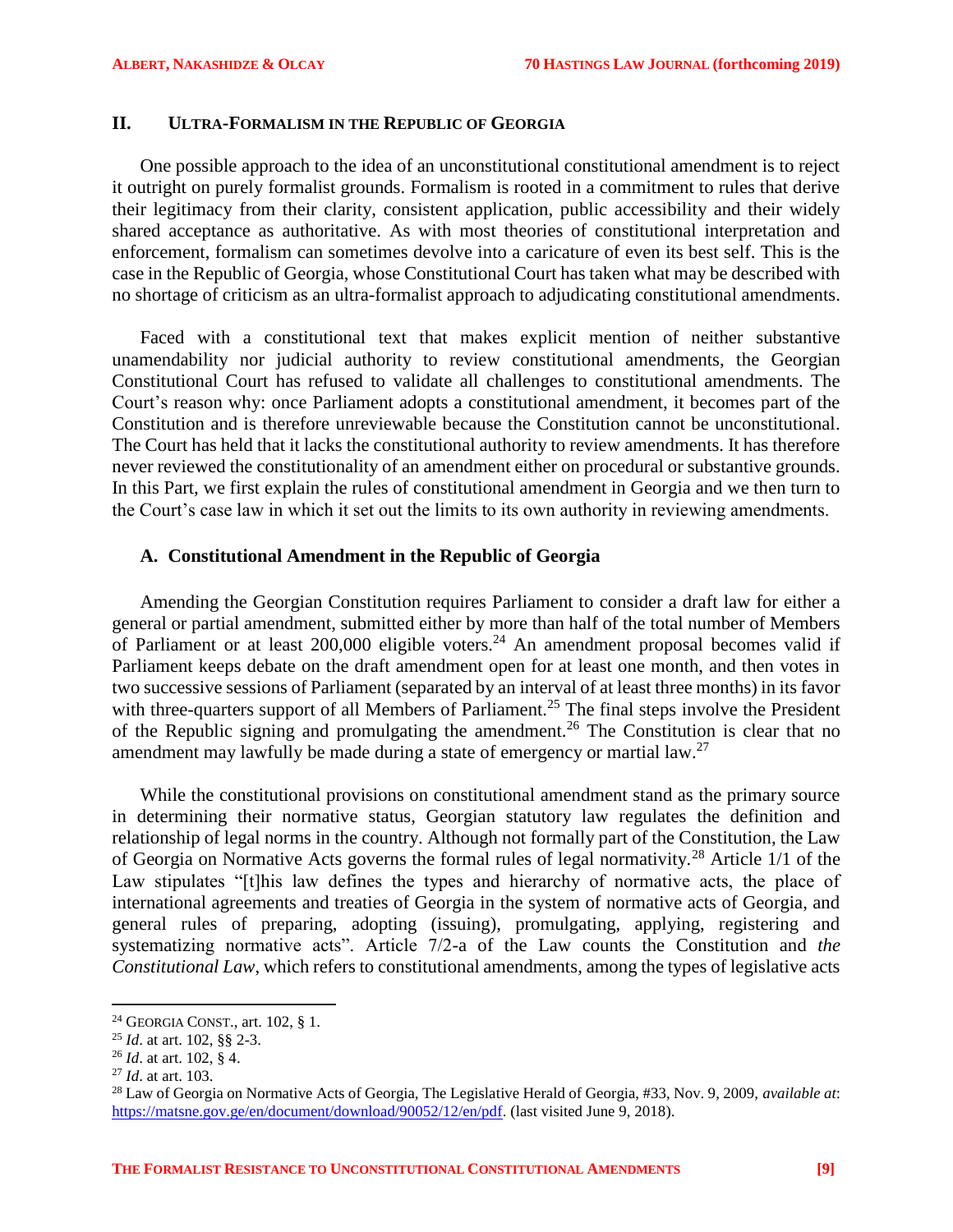$\overline{a}$ 

in Georgia. Article 7/3 states the definitive hierarchy of norms in the Georgian legal system, placing the Constitution and the Constitutional Law at the same level—the highest—in the hierarchy. Article 10/2 moreover provides that "the Constitutional Law of Georgia is an integral part of the Constitution of Georgia. The Constitutional Law of Georgia shall be adopted to … revise the Constitution of Georgia." This equivalence in the Georgian legal system between the Constitution and amendments to it has a considerable impact on the Constitutional Court's jurisprudence on its authority to review and possibly invalidate constitutional amendments.<sup>29</sup>

Since its adoption in 1995, the Georgian Constitution has been amended 34 times.<sup>30</sup> While most of these have been more housekeeping than transformative, two major constitutional amendments both reforming the political system and the separation of powers become law in 2004 and 2010, and a third has been adopted in 2017, which will enter into force upon the presidential election in 2018. The 2004 constitutional amendment emerged in the aftermath of the Rose Revolution with the stated aim of converting the country from a presidential to semi-presidential system.<sup>31</sup> Yet the new form of government did not create sufficient checks and balances against the concentration of power.<sup>32</sup> Hence the 2010 constitutional amendment, which again changed the form of government, though this time from semi-presidential to one resembling a parliamentary system, in the process shifting significant executive powers from the president as an individual to the government as a body.<sup>33</sup> The latest reform, recommended by a Constitutional Commission convened in December 2016,<sup>34</sup> and then adopted by Parliament in September 2017,<sup>35</sup> makes dramatic changes. Most notably, the package of amendments—which one of us has described as constituting a constitutional dismemberment rather than a simple amendment $36$ —contemplates the indirect election of the President through an Electoral College and creating a pure parliamentary system. The amendment also makes substantial reforms to the legislature, including its election rules, and modifying the form and authority of the judiciary, including the Constitutional Court.<sup>37</sup>

<sup>29</sup> *See* Dimitry Gegenava, *Unconstitutional Constitutional Amendment: Three Judgments from the Practice of the Constitutional Court of Georgia*, 2014 SOUTH CAUCASUS LAW JOURNAL 396, 397 (arguing that the main problem with regard to the legal status of constitutional amendments in Georgia is that it is regulated at the infra-constitutional level by the Law on Normative Acts).

<sup>30</sup> For a full list of the amendments, *see* <https://matsne.gov.ge/en/document/view/30346> (last visited June 9, 2018).

<sup>&</sup>lt;sup>31</sup> The Constitutional Law of Georgia on Amendments to the Constitution of Georgia, The Legislative Herald of Georgia, #2, Feb. 7, 2004, *available at*:<https://matsne.gov.ge/ka/document/view/13294> (last visited June 9, 2018).

<sup>&</sup>lt;sup>32</sup> See Venice Commission, Opinion No. 281/2004 on the Draft Amendments to the Constitution of Georgia, CDL-AD(2004)008-e (Mar. 12-13, 2004).

<sup>&</sup>lt;sup>33</sup> The Constitutional Law of Georgia on Amendments to the Constitution of Georgia, The Legislative Herald of Georgia, #62, Nov. 5, 2010, *available at*[: https://matsne.gov.ge/ka/document/view/1080890](https://matsne.gov.ge/ka/document/view/1080890) (last visited June 9, 2018). <sup>34</sup> *See* Dimitry Gegenava, *Restrospection of the Constitutional Reforms of Georgia: In Search of the Holy Grail*, 2017 SOUTH CAUCASUS LAW JOURNAL 237, 241.

<sup>&</sup>lt;sup>35</sup> These amendments were approved by Parliament on September 26, 2017 in the third and final reading. The President then vetoed the bill, which was later overturned by Parliament, and the amendment was officially published on October 13, 2017. On March 23, 2018 some parts of these amendments, mainly related to electoral system, have been revised. <sup>36</sup> Albert, *Constitutional Amendment and Dismemberment*, *supra* note [4,](#page-2-1) at 54-56.

<sup>37</sup> *See* Venice Commission, Opinion No. 876/2017 on the Draft Revised Constitution as Adopted by the Parliament of Georgia at the Second Reading on 23 June 2017, CDL-AD(2017)023 (Oct 6-7, 2017); Venice Commission, Opinion No. 876/2017 on the Draft Revised Constitution, CDL-AD(2017)013 (Jun. 16-17, 2017).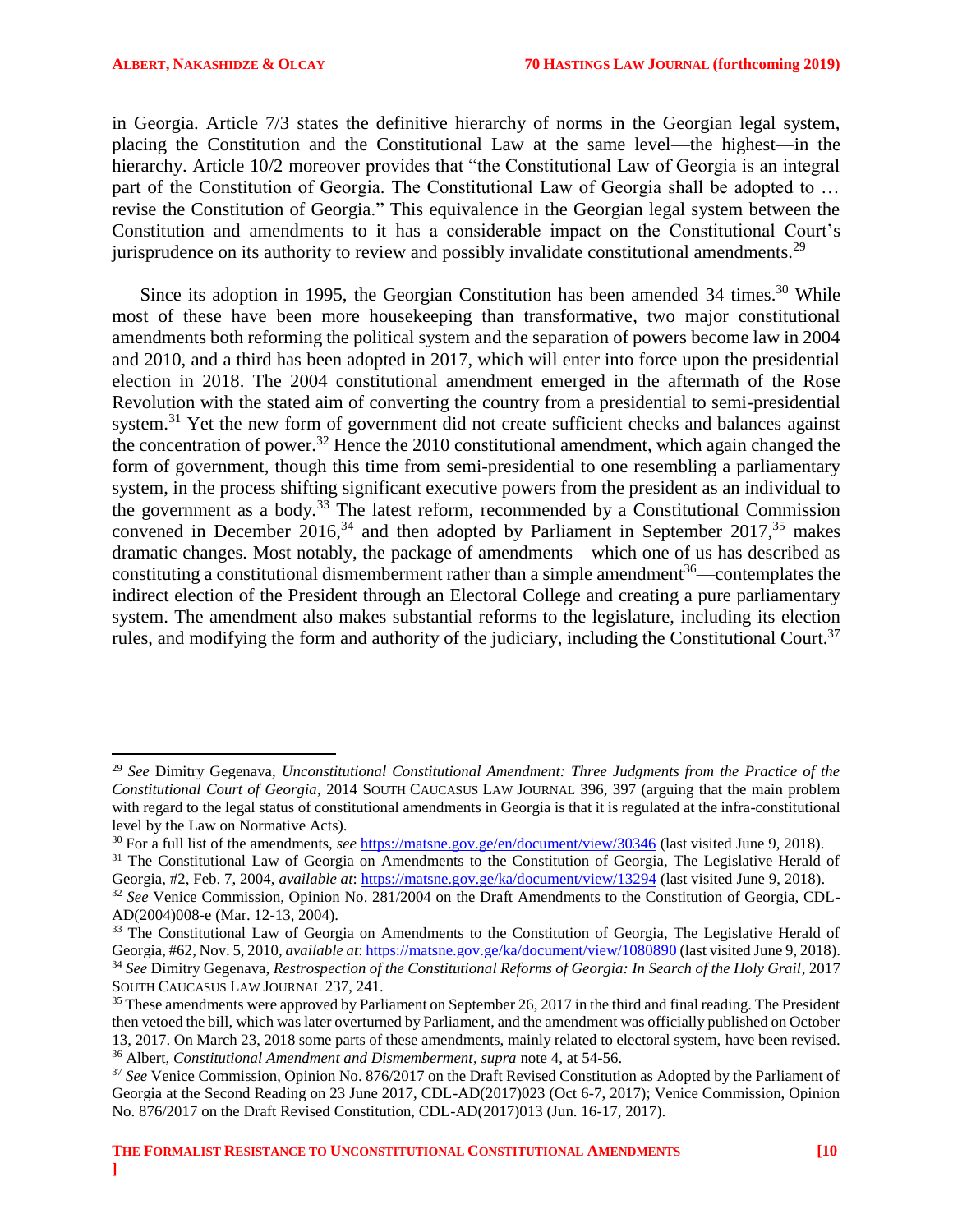## <span id="page-10-0"></span>**B. Outright Rejection of the Unconstitutional Amendment Doctrine**

Although there have been several amendments to the Georgian constitution, only three have provoked challenges to the Constitutional Court. All three cases featured provisions of a 2006 amendment, with the addition of the 2004 amendment discussed above also the subject of litigation in the first constitutional challenge. (The 2006 amendment stipulated that presidential and parliamentary elections would be held jointly between October 1, 2008 and December 31, 2008, the precise date of which would be determined by the President. The amendment understandably proved controversial because it changed the elected term of office.<sup>38</sup>) The Court rejected all claims in each of these three cases, and along with them also the unconstitutional amendment doctrine.

The Georgian Constitution authorizes the Constitutional Court to review a broad range of official conduct. The list includes the constitutionality of laws, treaties and international and constitutional agreements, normative acts of the president and also of the government, normative acts of supreme state bodies of the Autonomous Republic of Abkhazia and the Autonomous Republic of Adjara, the formation and activity of political unions of citizens, the regulations and the practice of referendums and elections, as well as the compatibility of normative acts with fundamental human rights and freedoms.<sup>39</sup> Missing from this list is the Constitutional Court's authority to review constitutional amendments. This power appears to be denied to the Court.<sup>40</sup>

In light of the absence in the Georgian Constitution of any explicitly unamendable provision or any express authorization for (or prohibition on) judicial review of constitutional amendments, the Constitutional Court's interpretation of its own power has settled the matter. The Constitutional Court could conceivably have interpreted its own powers of judicial review of amendments broadly or narrowly. In each three times it did so between 2010 and 2013, the Court chose the narrow interpretation. The Court found each request for declaring an amendment unconstitutional inadmissible in all three cases, ruling that once an amendment is enacted it becomes part of the Constitution—and the Court cannot exercise judicial review of any part of the Constitution.

The first case was filed before the Court in 2009. A claimant challenged the constitutional amendments N3272-RS of 6 February 2004 and N4133-RS of 27 December 2006, arguing that these amendments had been adopted by an illegitimate parliament and therefore violated the constitutional amendment procedure set out in Article 102 of the Constitution. The claimant contended also that the amendment violated the right to equality in political life as protected in Article 38/1 of the Constitution, as well as Article 44/1 which stipulates "[e]veryone who lives in

l

<sup>&</sup>lt;sup>38</sup> The Constitutional Law of Georgia on Amendments to the Constitution of Georgia, Dec. 27, 2006, The Legislative Herald of Georgia, #3, Jan. 11, 2007, *available at*: [https://matsne.gov.ge/ka/document/view/25852.](https://matsne.gov.ge/ka/document/view/25852) (last visited June 9, 2018).

<sup>39</sup> GEORGIA CONST., art. 89.

 $40$  We could perhaps find justification in the Constitution for the Court to exercise judicial review of constitutional amendments, specifically in Article 89/1-g, which stipulates that the Court shall "exercise other powers defined by the Constitution and Organic Law of Georgia." This potentially leaves open the possibility of judicial review of nonlisted normative acts. *See* Besarion Zoidze, *Problems with the Verification of Constitutional Norms and Constitutionality*, 2015 CONSTITUTIONAL LAW REVIEW 3, 8 (arguing that this clause read together with the Organic Law on the Constitutional Court of Georgia justifies procedural review of constitutional amendments). With the 2017 constitutional reform, however, this clause has been removed from the article.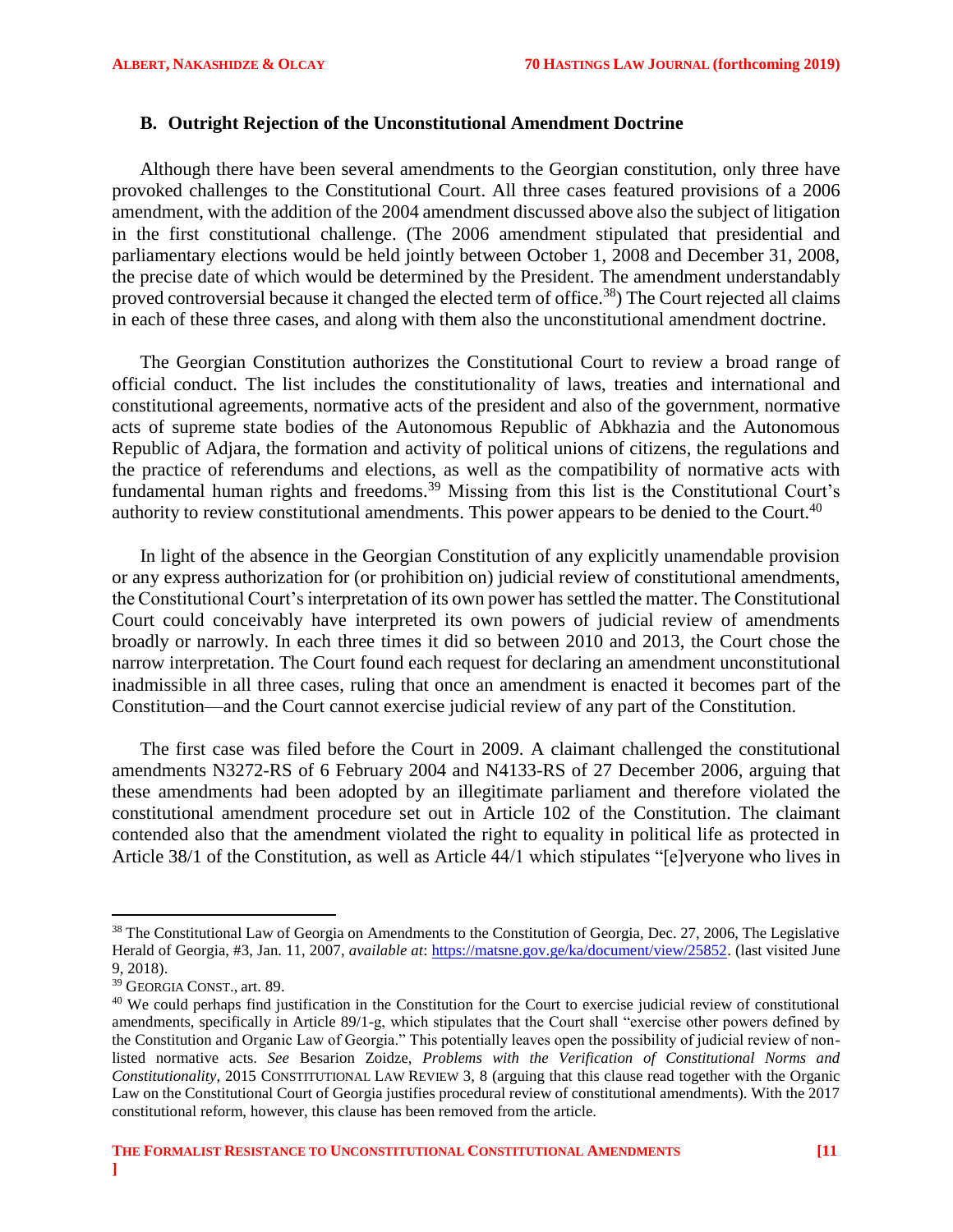Georgia shall be obliged to observe the Constitution and legislation of Georgia."<sup>41</sup> For the Court, the question in this case was effectively only whether it had authority over the normative acts. Referring to Article 10/2 of the Law of Georgia on Normative Acts, which provides that constitutional amendments are an integral part of the Constitution, the Court argued that constitutional amendments have the same normative value as primary constitutional norms. Reviewing constitutional amendments, for the Court, therefore, would be to review the "constitutionality of the norms of the Constitution."<sup>42</sup> According to the Court, then, the matter was beyond its jurisdiction. The Court ruled the claim inadmissible and did not address its merits.<sup>43</sup>

A second case challenging the constitutionality of a constitutional amendment reached the Court in 2012.<sup>44</sup> In this case, a claimant challenged the constitutionality of Article 1/1-a and Article  $1/2$ -c of the 2006 constitutional amendment. This amendment had added paragraph  $2<sup>1</sup>$  to Article 50 of the Constitution with the following content:

Regular parliamentary elections shall be held during the month of October in the calendar year when Parliament's term of office expires. The President of Georgia shall fix the date of elections no later than 60 days before the elections.

Furthermore, this amendment had amended Article 70/9 of the Constitution as follows:

Regular presidential elections shall be held in the month of October of a calendar year when the President's powers expire. The President of Georgia shall fix the date of elections no later than 60 days before the elections.

The claimant argued that extending the parliamentary term by five months and the presidential term by nine months, the amendment violated Articles 49 and Article 70 of the Constitution, which govern the parliamentary and presidential elections, respectively.<sup>45</sup> The claimant also contended that these term extensions violated the right of citizens to run for the presidency, the right to free expression and the constitutional function of the people as a source of state authority defined in Article 28, including his own right to participate in parliamentary and presidential elections.<sup>46</sup>

Following its reasoning in the 2010 case, the Court stressed the normative status of constitutional amendments as stipulated by the Constitution and the organic laws. It explained the hierarchy of norms in the Georgian legal order and concluded that a constitutional amendment, as an integral part of the Constitution, sits on the constitutional plane at the top of the hierarchy.<sup>47</sup> The Court declared that it is authorized to review only those normative acts sitting below the Constitution in the hierarchy, and it concluded that it did not have the authority to review the constitutionality of a part of the Constitution. The Court again rejected the challenge.

- <sup>45</sup> *Id.* § I, ¶ 5.
- <sup>46</sup> *Id.*

<sup>41</sup> Saqartvelos Sakonstitucio Sasamartlo [Constitutional Court of Georgia] Ruling N2/2/486, Jul. 12, 2010.

 $42$  *Id.* § II, ¶ 3.

<sup>43</sup> *Id.* 

<sup>44</sup> Saqartvelos Sakonstitucio Sasamartlo [Constitutional Court of Georgia] Ruling N1/3/523, Oct. 24, 2012.

<sup>47</sup> *Id.* § II, ¶ 3-4.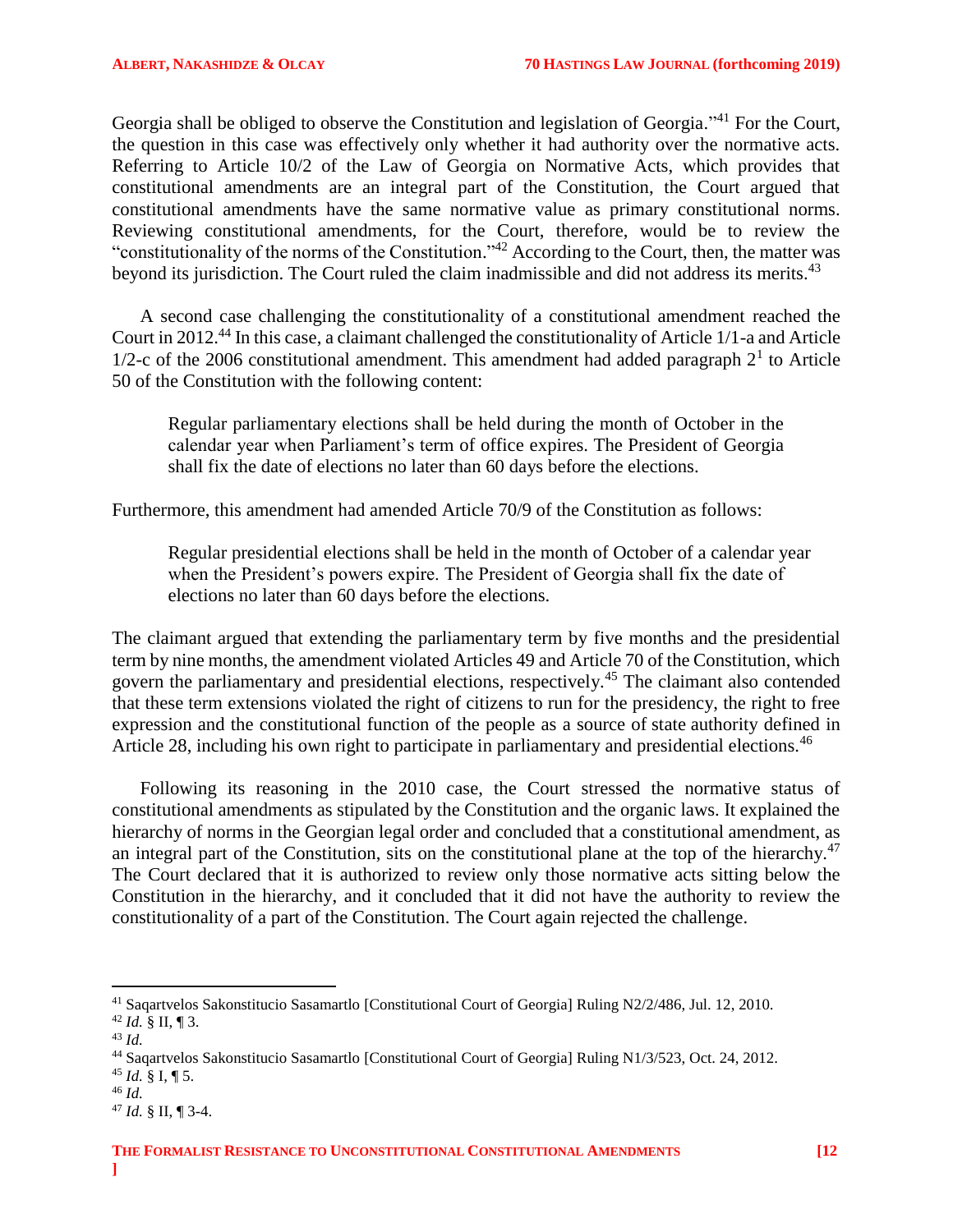The last case on constitutional amendments is from 2013. Article 1/2-c of the 2006 amendment was again the subject of the challenge, only this time the claim was that it violated Articles 17 and 28 of the Constitution, namely the protection of human dignity and the right to participate in elections.<sup>48</sup> In this case, the claimant argued that although the Constitutional Court was not directly authorized to review constitutional amendments, the Court has a constitutional duty to review the compliance of normative acts with the basic rights and freedoms protected in the Constitution. In the claimant's view, by granting a retroactive effect to the constitutional norm regulating the public authority of the President, the Parliament had violated the basic principles of public law.<sup>49</sup> The presidential election of 2008 had been held ten months sooner than the constitutionally prescribed date, which would have had the effect of extending the president's term. This extension, for the claimant, violated Article 70/1 of the Constitution.<sup>50</sup> The claimant also argued that the Court's authority over constitutional amendments "derives from the authority and the general logic of the mission of the Constitutional Court."<sup>51</sup>

In this third and most recent case, the Court discussed the question whether it had the authority to review the conformity of constitutional amendments to constitutional rights. The Court set out its two functions as it sees them: first, to ensure the functioning of state authority within the framework established by the Constitution; and second, to protect human rights from unreasonable interference by public authorities.<sup>52</sup> The Court argued, however, that it could not properly serve these functions without respecting the limits of constitutional authority operating upon it, the foremost limits codified in the Constitution.<sup>53</sup> The Court could not read the Constitution as granting it the power to review amendments because, in the Court's view, constitutional norms, including constitutional amendments, create a unified constitutional-legal order and this constitutes the standard against which inferior normative acts are to be reviewed by the Constitutional Court. For the Court, its authority was at an end when the challenged concerned the Constitution itself.

Interestingly, the Constitutional Court of Georgia made express reference to the Venice Commission's finding that there is no consensus in public law on the authority of constitutional courts over constitutional amendments.<sup>54</sup> The Court concluded that in the absence of formally unamendable clauses—even if there is a substantive hierarchy among constitutional norms—there is no formal hierarchy among them.<sup>55</sup> According to the Court, the resolution of contestations on the constitutional plane in the hierarchy of legal norms is left to the political process in Georgia.<sup>56</sup> The Court added a further point: in order for the Court to acquire the authority to review

<sup>48</sup> Saqartvelos Sakonstitucio Sasamartlo [Constitutional Court of Georgia] Ruling N1/1/549, Feb. 5, 2013.

<sup>49</sup> *Id.* § II, ¶ 12.

<sup>50</sup> *Id.* § II, ¶ 13.

 $^{51}$  *Id.* § I, ¶ 5.

 $52$  *Id.* § II, ¶ 5.

<sup>53</sup> *Id.*

<sup>54</sup> *Id.* § II, ¶ 10. *See* Venice Commission, Study No. 469/2008 on Constitutional Amendment, CDL-AD(2010)001 (Dec. 11-12, 2009) ¶¶ 225-37.

<sup>55</sup> Ruling N1/1/549, § II, ¶ 11. *See* Besik Loladze, *Konstituciis tsvlilebebis konstitutsiurobis kontrolis perspektiva saqartveloshi* [Perspectives of constitutional review of constitutional amendments in Georgia], https://emc.org.ge/2014/11/11/experts-third (supporting the Court's argument and contending that the authority of the formation of unamendability guarantees is upon the legislature and not the Constitutional Court). <sup>56</sup> Ruling N1/1/549, § II, ¶ 11.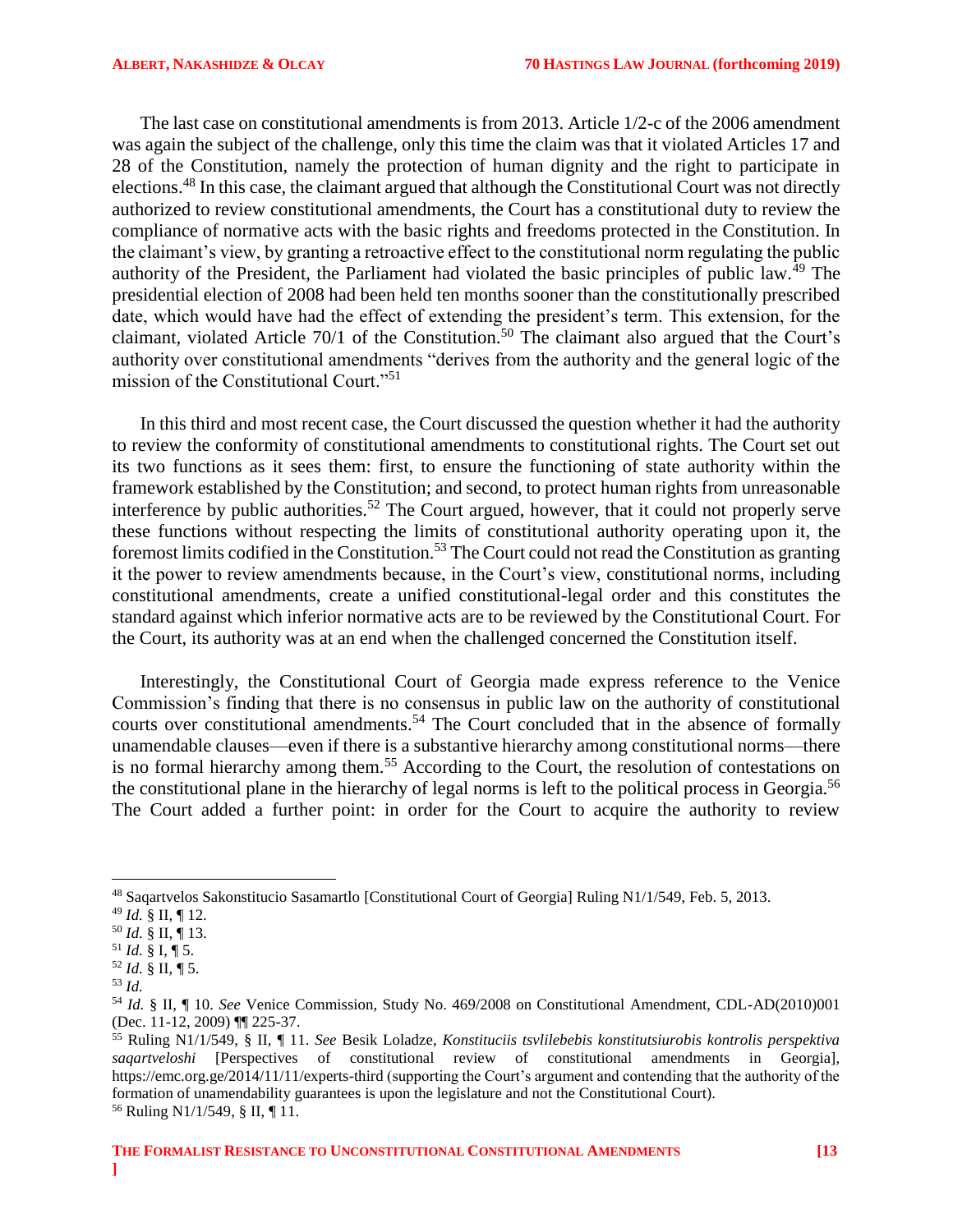constitutional amendments, the principle of separation of powers demands that the Constitution itself provide a clear basis for the Court to exercise this power within clearly defined parameters.<sup>57</sup>

In sum, then, the Constitutional Court of Georgia has adamantly refused to review the constitutionality of constitutional amendments, ruling that once constitutional amendments have been enacted, they form an integral part of the Constitution. As constitution-level norms, they are not subject to constitutional review. In response to this ultra-formalist practice of the Court, some have suggested that explicit unamendability should be introduced into the Georgian Constitution,<sup>58</sup> while others, relying on the non-exhaustive list of its authorities stipulated in the Constitution, insist that the Court already possesses within its toolkit of legitimate authority the power to exercise judicial review of amendments within the current constitutional framework.<sup>59</sup>

### <span id="page-13-0"></span>**III. ENFORCING DEMOCRATIC PROCEDURES IN TURKEY**

An alternative model of resistance is apparent in Turkey. The current Constitution limits the Constitutional Court to exercising only formal procedural review of constitutional amendments. But the Court has devised ways of manipulating this limitation to exercise substantive review in disguise, and until recently the Court did in fact exercise substantive review of amendments. In 2016, the Court announced a return to a strictly formal proceduralist review of amendments. In this Part we explain how amendment rules are structured in Turkey and also reveal how even a rigid rule limiting courts to procedural review is prone to manipulation by an aggressive court.

# <span id="page-13-1"></span>**A. Constitutional Amendment in Turkey**

Amending the Constitution in Turkey is a quite complicated process of alternative paths.<sup>60</sup> Initiation requires the agreement of one-third of the total number of parliamentarians, after which the proposal must be debated twice in a plenary session of Parliament. At least three-fifths of parliamentarians must then approve the proposal for it to proceed, but two alternatives present themselves depending on the strength of the approval vote. If at least two-thirds vote in favor, the president has the option of either approving the proposal into law, sending it back to Parliament for reconsideration, or putting it to a referendum. However if fewer than two-thirds vote in favor, the president cannot approve the bill but has the choice of either sending it back or putting it to a referendum. Where the bill is sent back to Parliament and earned at least a two-thirds vote, the president again is given the choice of either approving it outright or putting it to a referendum. But where the amendment proposal earns a small majority vote, the referendum becomes compulsory.

 $\overline{\phantom{a}}$ <sup>57</sup> *Id.*

<sup>58</sup> Elene Janelidze, Judicial Review of Constitutional Amendments in Georgia, France and Germany – The Quest for Eternity (2016) 33-34 (unpublished LL.M. short thesis, Central European University), *available at:* [http://www.etd.ceu.hu/2016/janelidze\\_elene.pdf](http://www.etd.ceu.hu/2016/janelidze_elene.pdf) (last visited June 9, 2018; Loladze *supra* note 55; VAKHUSHTI MENABDE, *Revision of Constitution of Georgia—What Ensures Legitimacy of Supreme Law*, in FROM SUPERPRESIDENTIALISM TO PARLIAMENTARISM: CONSTITUTIONAL AMENDMENTS IN GEORGIA 116, 127 (Ghia Nodia & Davit Afrasidze eds., 2013).

<sup>59</sup> *See* Zoidze, *supra* note 40.

<sup>60</sup> TURKEY CONST., art. 175.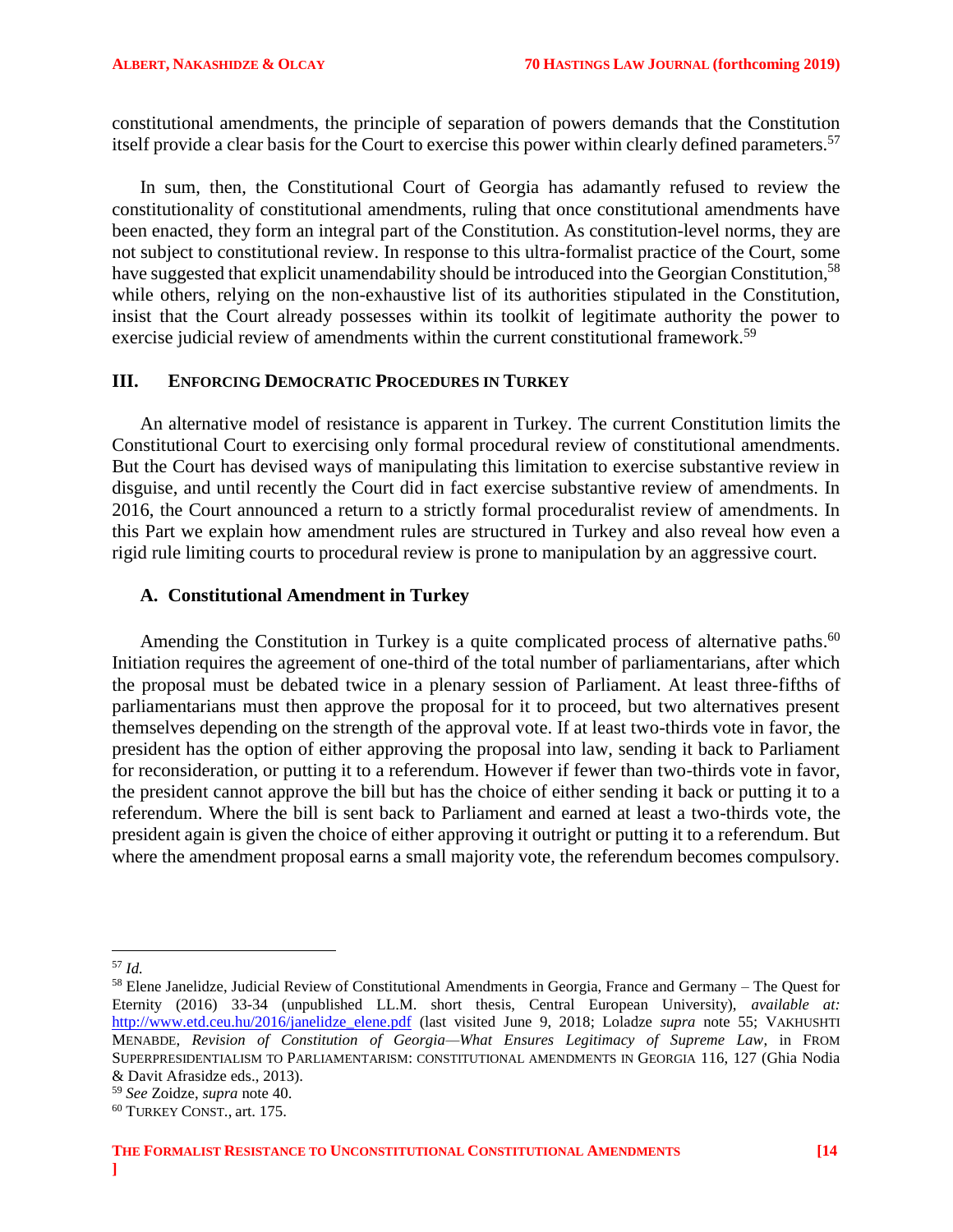The Turkish Constitution also entrenches substantive limitations on amendment, and together they form by comparative standards a quite broad set of restrictions on the amending power.<sup>61</sup> No amendments are permitted to "[t]he provision of Article 1 regarding the form of the State being a Republic, the characteristics of the Republic in Article 2, and the provisions of Article 3."<sup>62</sup> When elaborated beyond these references by incorporation, the list of unamendable items includes the republican form of the state; the nationalism of Atatürk; the fundamental tenets set forth in the Preamble; the principles of democracy, secularism, social state, the rule of law, respect for human rights; as well as the provisions establishing the integrity, the official language, the flag, the national anthem and the capital of the country. The wording of the Constitution suggests that in addition to prohibiting amendments to these provisions so too is even proposing to amend them.

Earlier Turkish Constitutions—the 1924 and 1961 versions—also entrenched explicit forms of unamendability,<sup>63</sup> but only for the republican state form, patterned after the unamendability clause in the French Constitution. Both of these superseded constitutions also protected the characteristics and national symbols of the state, but these were not expressly designated as unamendable.

# <span id="page-14-0"></span>**B. Substantive Review as Procedural Review in Turkey**

The Turkish Constitutional Court's review of constitutional amendments is a complicated story. The Court has not been consistent in its interpretation of the legal enforceability of unamendable clauses nor in its interpretation of its own authority over constitutional amendments. Historically across three separate eras, the Court has found ways to exercise substantive judicial review of amendments even where it has been severely limited in its discretionary authority in relation to amendments. From 1961 to 1971, only the republican form of the state was unamendable and the Constitution was silent on the Court's judicial review authority on amendments. From 1971 to 1980, the same unamendable rule existed but the Constitution authorized the Court to review amendments only as to their form, not their content. And since 1982, unamendability has grown as discussed above, but the Constitution continues to authorize judicial review of amendments only as to their form, and even still to only three specifically enumerated formal criteria that do not at all relate to the content of the amendments. And yet in all three eras since 1961, the Court has exercised substantive judicial review of amendments.

A formalist understanding has underlain the design of constitutional unamendability in Turkey. Following the Constitution's initial constitutional silence on the question, constitutional reforms directed the Constitutional Court away from substantive review of constitutional amendments at two important turning points, namely by an amendment in 1971 and later by the 1982 Constitution. In both attempts at restraining the Court, however, the reformers insisted upon authorizing the Court to review only the procedural propriety of constitutional amendments. Yet these efforts to constrain the Court failed. The Court exercised substantive review of amendments from 1975 to 1977 and again from 2008 to 2010. What is utterly fascinating is that in establishing the basis for legally enforceable substantive unamendability the Court resorted to arguments rooted in formalism. The Court argued that policing the formal procedural correctness of an amendment

<sup>61</sup> Ergun Özbudun, *Judicial Review of Constitutional Amendments in Turkey*, 15 EUR. PUB. L. 533, 534 (2009).

<sup>62</sup> TURKEY CONST., art. 4.

<sup>63</sup> TURKISH CONST. (superseded), art. 102 (1924); TURKISH CONST. (superseded), art. 9 (1961).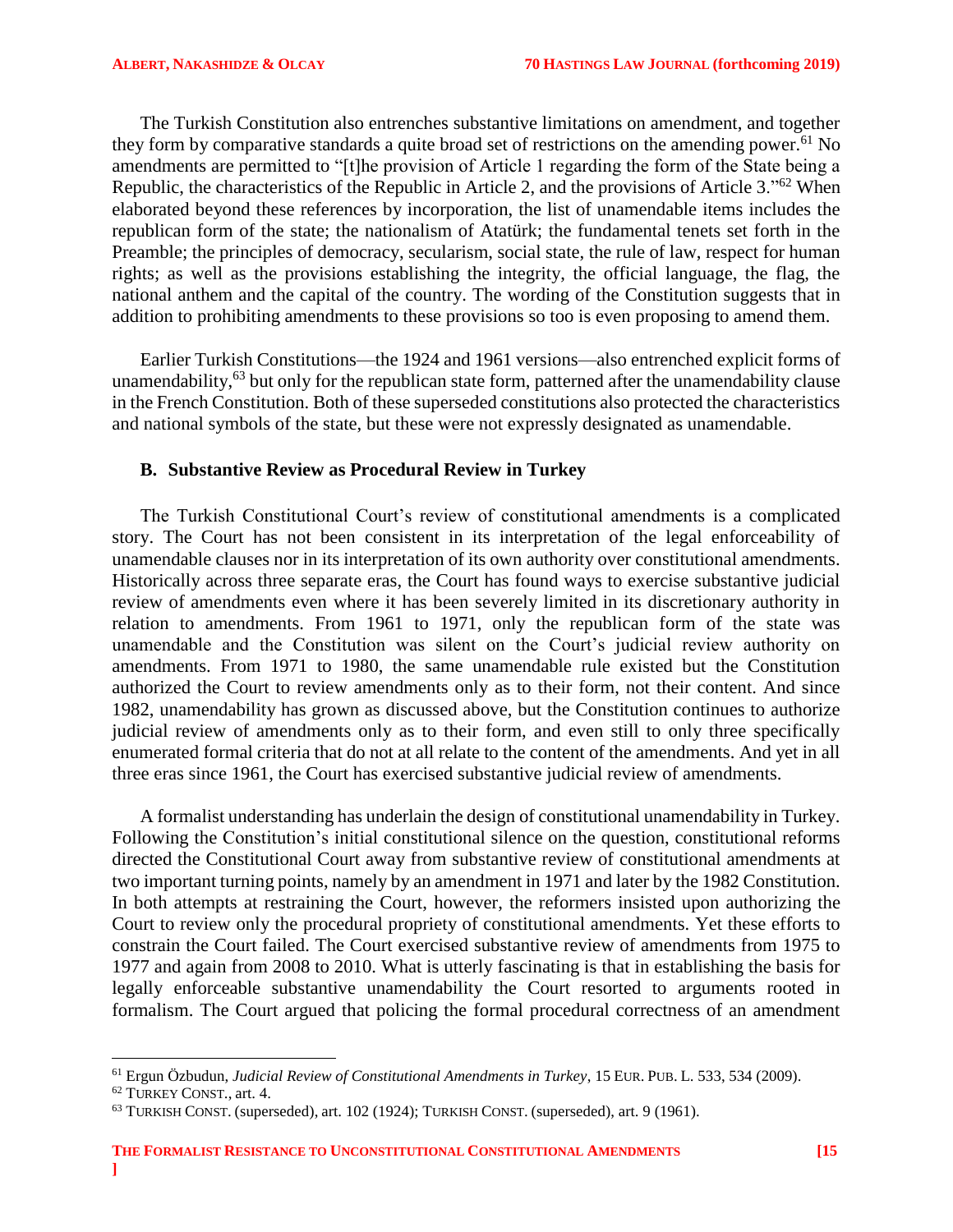$\overline{\phantom{a}}$ 

required it to inquire into the substantive merits of the amendment. And so the irony is that the Court exercised substantive review of amendments in the name of formal procedural review.

Formal unamendability in Turkey dates to 1924 but its judicial enforceability emerged as an issue only after the establishment of the Constitutional Court in the 1961 Constitution. Shortly after its creation, the Court hinted in an *obiter* that it would review constitutional amendments against the standard set by the Constitution's unamendable rule, arguing that an "amendment" can only be progressive and that any effort to regress from the promise of the Constitution or to modify the core "essence" of the 1961 Constitution cannot be properly regarded as an "amendment."<sup>64</sup>

Until the 1971 constitutional reform, the Constitutional Court reviewed two constitutional amendments. In the first case, the Court struck down on procedural grounds an amendment reinstating the political rights of the Democratic Party politicians—rights that had been taken away in the aftermath of the 1960 military coup.<sup>65</sup> In justifying its authority to review constitutional amendments, the Court argued that it had the constitutional authority to review *laws* and since a constitutional amendment is formally a *law*, it is subject to constitutional review like all others. 66 Although the Court stated that constitutional amendments are subject to both procedural and substantive review, it concluded that the amendment had not been enacted procedurally properly and did not engage in substantive review. In the second case, the Court reviewed on both procedural and substantive grounds a constitutional amendment that extended by 16 months the ordinarily six-year term limit for certain senators but upheld it.<sup>67</sup> The Court declared that it had the constitutional authority to protect the Constitution against the sovereignty of the majority.<sup>68</sup>

The Court's bold pronouncement drew an equally bold response. Parliament passed an amendment overriding the Constitution's silence on the judicial review of constitutional amendments.<sup>69</sup> It amended Article 147 of the 1961 Constitution to explicitly state that the Constitutional Court has the authority to review constitutional amendments only on the *formal* grounds set forth by the constitutional amendment rules.<sup>70</sup> The Constitution was amended, therefore, with the purpose of restricting the Court from engaging in substantive review. And yet the Court nevertheless continued to exercise substantive review of amendments on six separate occasions thereafter until the adoption of the 1982 Constitution, which remains in force today.

In the first case after the 1971 amendment, the Constitutional Court was asked to review a constitutional amendment that created an exception in times of war to the rule that "the majority

<sup>65</sup> Anayasa Mahkemesi [AYM] [Constitutional Court] Jun. 16, 1970, E. 1970/1, K. 1970/31 8 AYMKD 313.

<sup>64</sup> Anayasa Mahkemesi [AYM] [Constitutional Court] Sept. 26, 1965, E. 1963/173, K. 1965/40 4 AYMKD 290, 329.

<sup>66</sup> *Id.* at 322. A similar reasoning was put forward by the majority in the Indian Supreme Court's *Golaknath* decision three years earlier (1967 2 S.C.R. 762), where the Court struck down a constitutional amendment on the grounds that it abridged fundamental rights. *See* S. P. SATHE, *India: From Positivism to Structuralism* in INTERPRETING CONSTITUTIONS: A COMPARATIVE STUDY (Jeffrey Goldsworthy ed., 2007) 215, 244.

<sup>67</sup> Anayasa Mahkemesi [AYM] [Constitutional Court] Apr. 13, 1971, E. 1970/41, K. 1971/37 9 AYMKD 416. <sup>68</sup> *Id.* at 428-29.

 $^{69}$  This amendment was passed in the aftermath of the 1971 military memorandum. 1488 sayılı Kanun [Law No. 1488], Resmi Gazete [Official Gazette], Sept. 22, 1971 No. 13964, enacted Sept. 20, 1971.

<sup>70</sup> 1961 ANAYASASI [The 1961 Constitution] art. 147 as amended: "The Constitutional Court shall review the conformity of laws and the parliamentary rules of procedure to the Constitution and *of constitutional amendments to the formal requirements set out in the Constitution*" (emphasis added).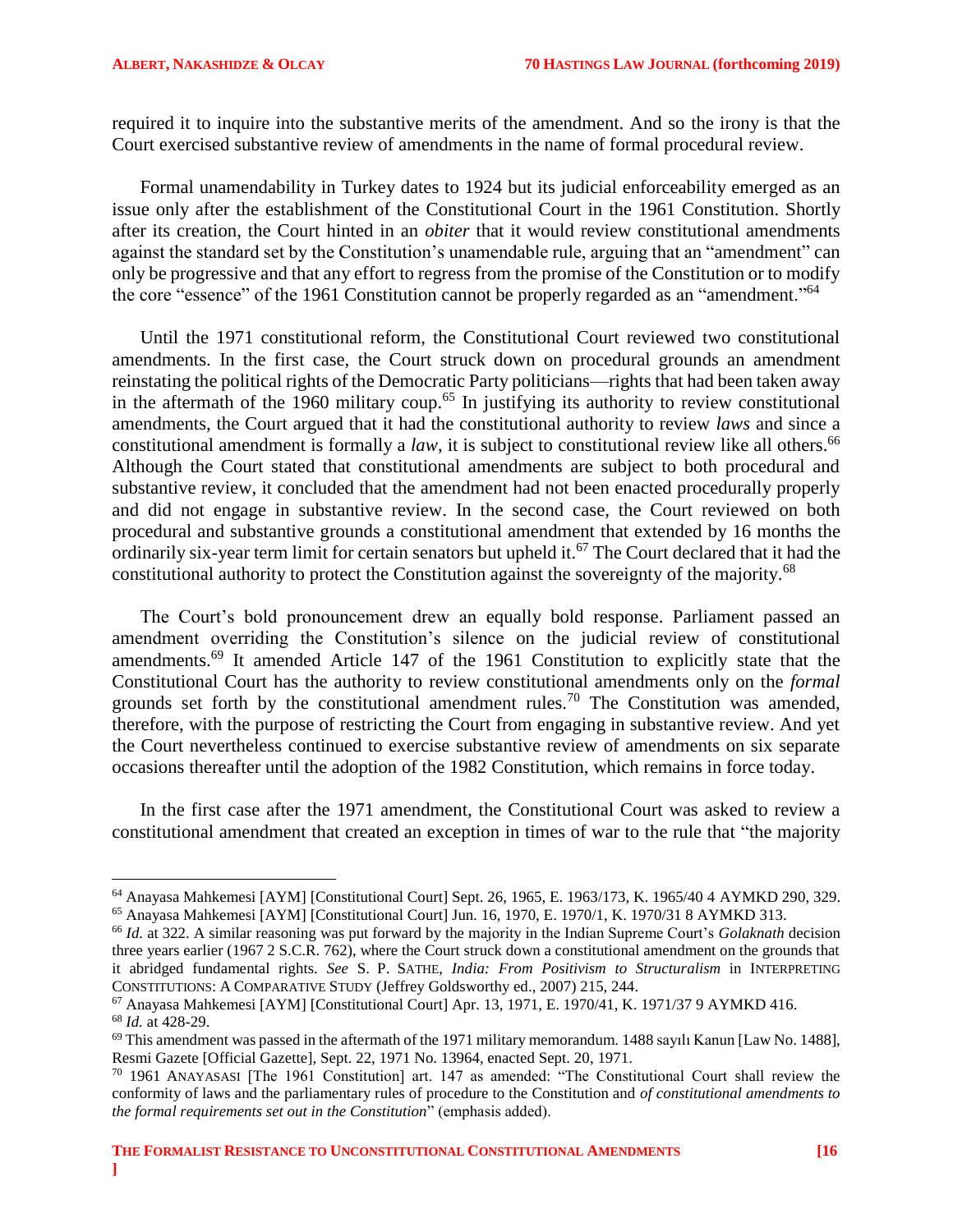of members of military courts should be qualified judges."<sup>71</sup> In discussing its authority over constitutional amendments for the first time since the 1971 amendment that sought to limit its power, the Court admitted that it no longer had the authority to exercise substantive review and that its review would be limited only to formal review. This admission, however, came with a twist. The Court went on to argue that the unamendable rule incorporated both formal and substantive rules. First, it prohibited actual amendments to the form of the state. And, second, it prohibited proposals of any such amendments. The second element, the Court argued, was a formal limitation the Court was required to honor, but the Court added that in order properly to complete its formal review of the amendment it had to apply a test on whether the amendment could be proposed in the first place. <sup>72</sup> The Court understood this to be a *proposability* test. Under this test, an amendment would fail the formal criterion of proposability if in its substance it violated the unamendable rule entrenched in the Constitution.

Using the same reasoning, the Constitutional Court reviewed five more amendments before the 1980 military coup, three of which it struck down as unconstitutional.<sup>73</sup> In each of these cases, the Court exercised substantive review as a necessary feature of its formal review.

The 1982 Constitution changed the rules of amendment considerably. In addition to the republican form of state, the characteristics and symbols of the state have been also explicitly included under unamendability protection.<sup>74</sup> Attentive to the ways in which the Court had in the past exceeded its delegated authority to review only the form of amendments, the drafters of the new Constitution again made clear that the Constitutional Court can exercise only formal review but expressly limited this power to three categories of formal review the Court may undertake: (1) on the required majority for proposing an amendment; (2) on the required majority for voting on it; and  $(3)$  on the requirement that the amendment bill be debated twice in a plenary session.<sup>75</sup>

The first amendment to the 1982 Constitution occurred in 1987. It lifted the restrictions on the political rights of some politicians that had been imposed by the 1980 military junta. The amendment was challenged in the Constitutional Court on formal grounds. However, the claim that it was improper for Parliament simultaneously to pass an amendment and to put that amendment to a referendum using the same act—did not fall under any of the three criteria the Constitution contemplates for the Court to review for form of an amendment. Accordingly, the Court rejected the request stating that its authority over constitutional amendments was restricted to determining whether the three enumerated formal criteria had been met.<sup>76</sup> In 2007, two more constitutional amendments were taken to the Constitutional Court, and in both cases the Court

l

<sup>71</sup> Anayasa Mahkemesi [AYM] [Constitutional Court] Apr. 15, 1975, E. 1973/19, K. 1975/87 13 AYMKD 403. <sup>72</sup> *Id.* at 427-31.

<sup>73</sup> Anayasa Mahkemesi [AYM] [Constitutional Court] Mar. 23, 1976, E. 1975/167, K. 1976/19 14 AYMKD 118; Anayasa Mahkemesi [AYM] [Constitutional Court] Oct. 12, 1976, E. 1976/38, K. 1976/46 14 AYMKD 252; Anayasa Mahkemesi [AYM] [Constitutional Court] Oct. 12, 1976, E. 1976/26, K. 1976/47 14 AYMKD 287; Anayasa Mahkemesi [AYM] [Constitutional Court] Jan. 27, 1977, E. 1976/43, K. 1977/4 15 AYMKD 106; Anayasa Mahkemesi [AYM] [Constitutional Court] Sep. 27, 1977, E. 1977/82, K. 1977/117 15 AYMKD 444. <sup>74</sup> 1982 ANAYASASI [The 1982 Constitution] art. 4.

<sup>75</sup> *Id.* art. 148, ¶ 2, cl. 1.

<sup>76</sup> Anayasa Mahkemesi [AYM] [Constitutional Court] Jun. 18, 1987, E. 1987/9, K. 1987/15 23 AYMKD 282, 285- 86.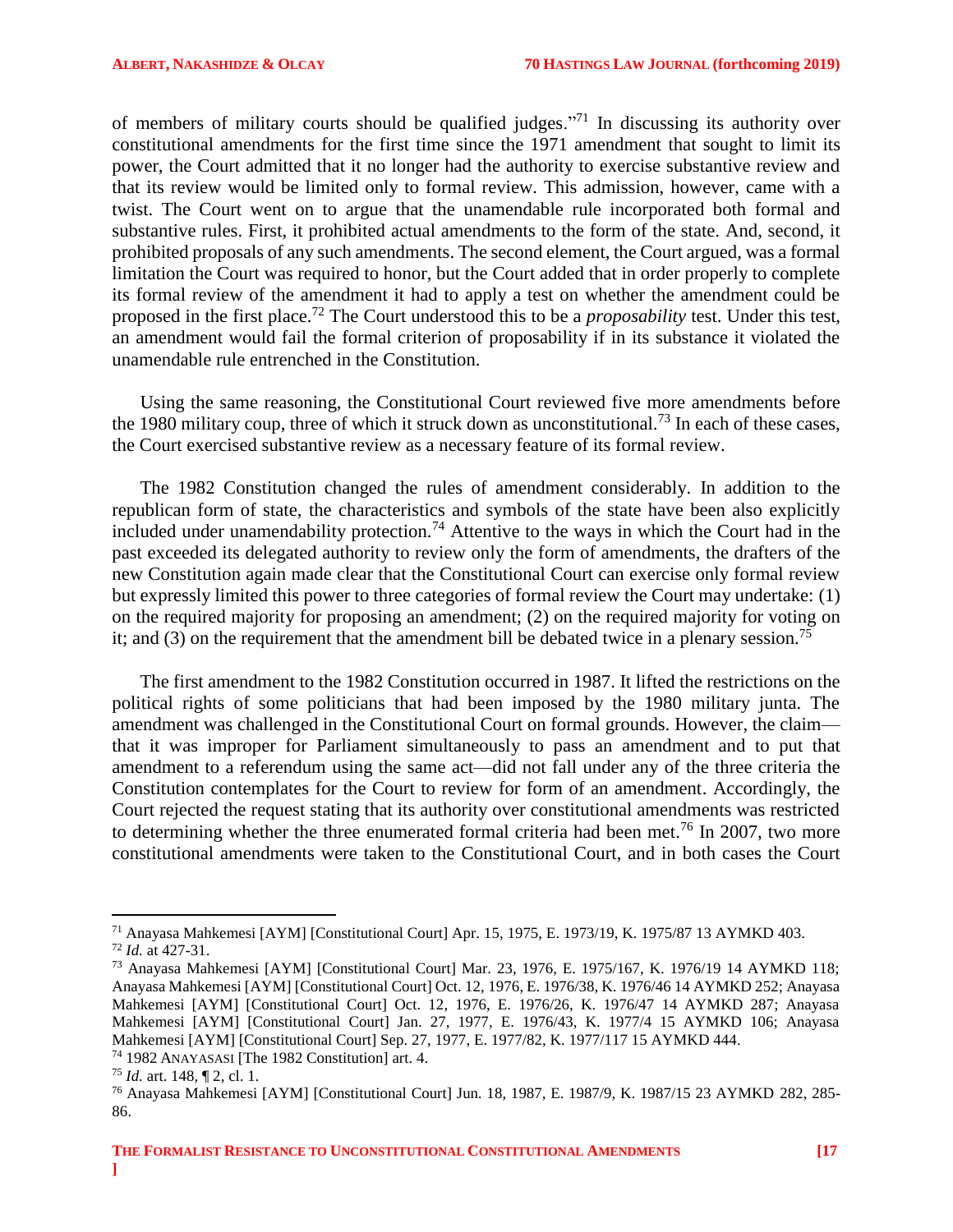l

restricted its review to the three formal criteria, refusing to engage in substantive review or in any other form of formal review.<sup>77</sup>

The Court abandoned its restraint on judicial review of constitutional amendments in its infamous headscarf judgment in 2008. <sup>78</sup> The context was highly charged: the governing Justice and Development Party's (AKP) closure case was pending before the Constitutional Court for its activities allegedly violating the unamendable principle of secularism.<sup>79</sup> The amendment also before the Court sought to lift the ban on religious headscarves worn by women at universities. Constrained by a much more rigid limitation on its authority over constitutional amendments compared to previous eras, the Court devised a novel justification for its authority to exercise substantive review of amendments in relation to the unamendable rules in the Constitution. The Court argued that satisfying the first enumerated procedural condition of the required majority for proposal required also meeting the condition of proposability, meaning for the Court that those amendments violating the unamendable rules are not in fact proposable and the Court must guard the Constitution against them. This proposability test required the Court to engage in substantive review and, as it had done before, the Court again exercised substantive review in the name of formal review. The Court concluded that the amendment violated the unamendable principle of secularism and struck it down as unconstitutional.

This interpretation reads the Constitution's amendment rules against their very purpose, which is to prohibit substantive judicial review of constitutional amendments. The Court has for good reason suffered criticism.<sup>80</sup> The Court, nevertheless, struck down parts of another constitutional amendment in 2010. Repeating its reasoning with regard to its authority to review the substance of the amendment in relation to the unamendable rules, the Court engaged in substantive review. The Court declared unconstitutional the proposed voting procedures for selecting members for the High Council of Judges and Prosecutors and the Constitutional Court, and the proposed rule allowing the President to appoint academics from political science and economics or senior executives violated the unamendable principle of the "democratic state governed by rule of law."<sup>81</sup>

In somewhat of a surprise, the Court has recently returned to its pre-2008 position that it will respect the Constitution's explicit rule that the Court can review amendments only as to form. In a 2016 case brought by 70 parliamentarians challenging an amendment that temporarily lifted parliamentary immunity, the Court declared that its authority over constitutional amendments extends only to whether the required majorities for proposal and voting have been met and the requirement of two debates has been observed.<sup>82</sup> The case grew from the claim that although the law had taken the form of a constitutional amendment, the subject-matter of the amendment was

<sup>77</sup> Anayasa Mahkemesi [AYM] [Constitutional Court] Jul. 5, 2007, E. 2007/72, K. 2007/68 44 AYMKD 1053; Anayasa Mahkemesi [AYM] [Constitutional Court] Nov. 27, 2007, E. 2007/99, K. 2007/86 45 AYMKD 429.

<sup>78</sup> Anayasa Mahkemesi [AYM] [Constitutional Court] Jun. 5, 2008, E. 2008/16, K. 2008/116 45 AYMKD 1195.

<sup>79</sup> *See* Aslı Bâli, *Courts and constitutional transition: Lessons from the Turkish case*, 11 INT'L J. CONST. L. 666, 688- 90 (2013).

<sup>80</sup> Özbudun, *supra* note 61, at 537-38; Bâli, *supra* note 79, at 681-88; Albert, *supra* note 4, at 26-29 (2018); Yaniv Roznai & Serkan Yolcu, *supra* note [2;](#page-2-2) Abdurrahman Saygılı, *What is Behind the Headscarf Ruling of the Turkish Constitutional Court?*, 11 TURK. STUD. 127 (2010); Levent Köker, *Turkey's Political-Constitutional Crisis: An Assessment of the Role of the Constitutional Court*, 17 CONSTELLATIONS 328 (2010).

<sup>81</sup> Anayasa Mahkemesi [AYM] [Constitutional Court] Jul. 7, 2010, E. 2010/49, K. 2010/87 47 AYMKD 1069.

<sup>82</sup> Anayasa Mahkemesi [AYM] [Constitutional Court] Jun. 3, 2016, E. 2016/54, K. 2016/117 53 AYMKD 915, 923.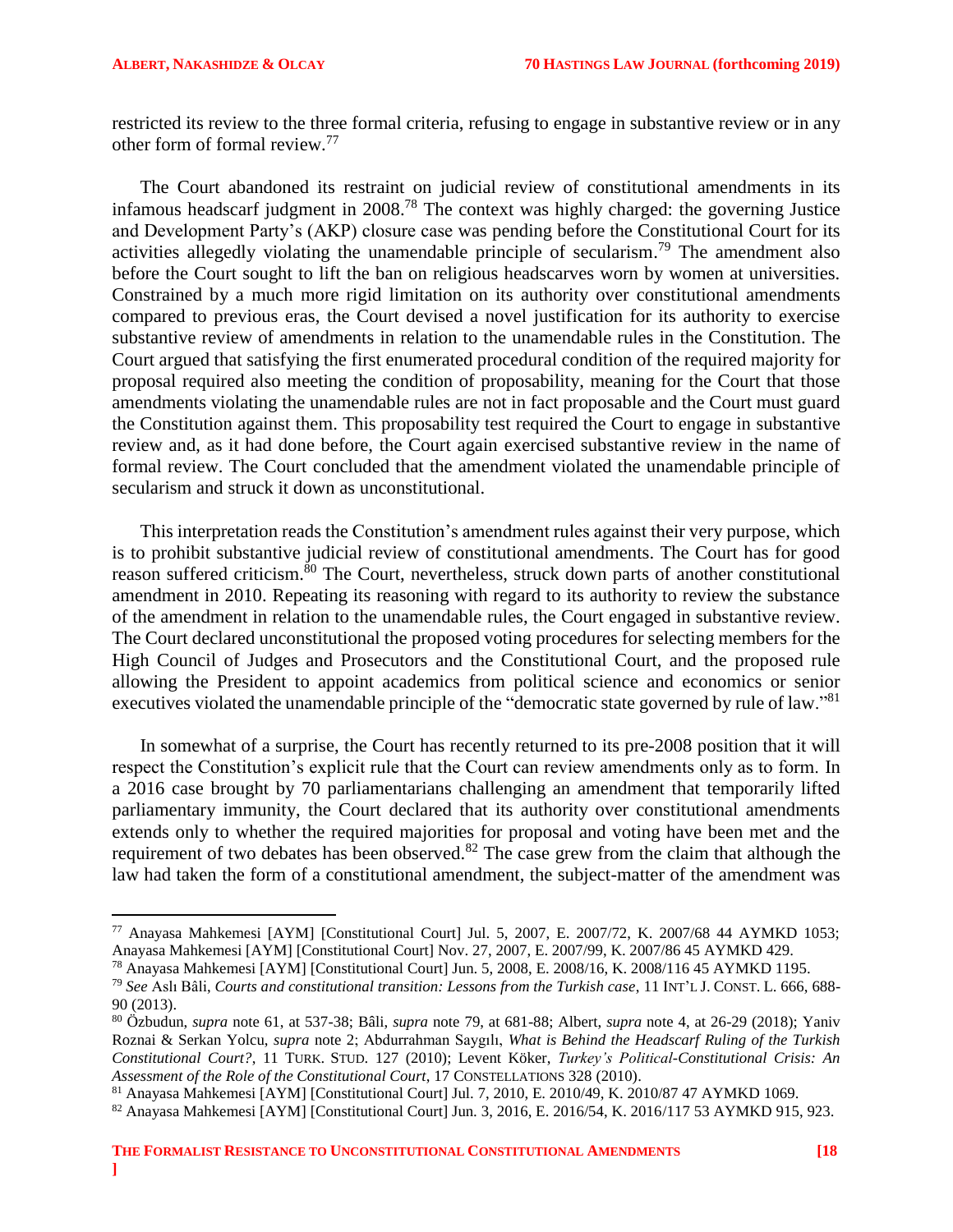the lifting of parliamentary immunity—and since Article 85 of the Constitution contemplates judicial review of parliamentary decisions lifting parliamentary immunity before the Constitutional Court, this amendment should be subject to judicial review. Returning to a formalist approach to defining the legal status of the act of parliament, the Court dismissed the challenge by ruling that the challenged act was indeed a constitutional amendment and that challenge brought did not fall into any of the three formal criteria set out in the Constitution. In the Court's unanimous judgment, we see clearly the Court's readoption of a formalist approach to unconstitutional amendments.<sup>83</sup>

# <span id="page-18-0"></span>**IV. THE TRIUMPH OF POPULAR SOVEREIGNTY IN FRANCE**

France illustrates the popular sovereigntist resistance to the doctrine of unconstitutional amendment. Although the French Constitution entrenches an unamendability clause, the Conseil Constitutionnel has taken the view that amendments to the constitution are manifestations of popular sovereignty that cannot be reviewed on substantive grounds. As the birthplace of the theory of constituent power, France is a noteworthy exception to the trend toward the judicial review of constitutional amendments around the world. Amendments are not reviewable in court a rule that derives not from constitutional design but from judicial interpretation.

# <span id="page-18-1"></span>**A. Constitutional Amendment in France**

Amending the French Constitution is no easy feat.<sup>84</sup> The Constitution grants the President, at the request of the Prime Minister, and Members of Parliament the authority to initiate a constitutional amendment. Once an amendment bill is introduced to Parliament, it must be passed in identical terms in both the National Assembly and the Senate. Where the bill is adopted in both houses, the President can either submit the bill to Parliament for approval or put it to referendum. If it is submitted to Parliament, both houses convene together as a Congress and the bill becomes official if approved by at least three-fifths of all votes cast. However, if the President chooses to put the bill to a referendum, a simple majority vote is required to make it official.

The Constitution does not by its text authorize the *Conseil Constitutionnel* to exercise the power of judicial review over constitutional amendments. But it does formalize explicit limitations on amendment. The Constitution prohibits amendments to the republican form of government,<sup>85</sup> and it also expressly disallows any amendment when there is a threat to the integrity of the French national territory<sup>86</sup> or when there is a vacancy in the office of the presidency.<sup>87</sup>

There have been over twenty amendments to the current French Constitution. Neither of the first two amendments complied with the ordinary procedures of constitutional amendment. The first was adopted using special procedures in Article 85 for amendments to Articles 77 to 87

<sup>83</sup> *See* TARIK OLCAY, *Unamendability of Amendable Clauses: The Case of the Turkish Constitution*, *in* AN UNCONSTITUTIONAL CONSTITUTION? UNAMENDABILITY IN CONSTITUTIONAL DEMOCRACIES (Richard Albert & Bertil Oder eds., forthcoming 2018).

<sup>84</sup> FRANCE CONST., art. 89 (1958).

<sup>85</sup> *Id*.

<sup>86</sup> *Id*.

<sup>87</sup> *Id*. at art. 7.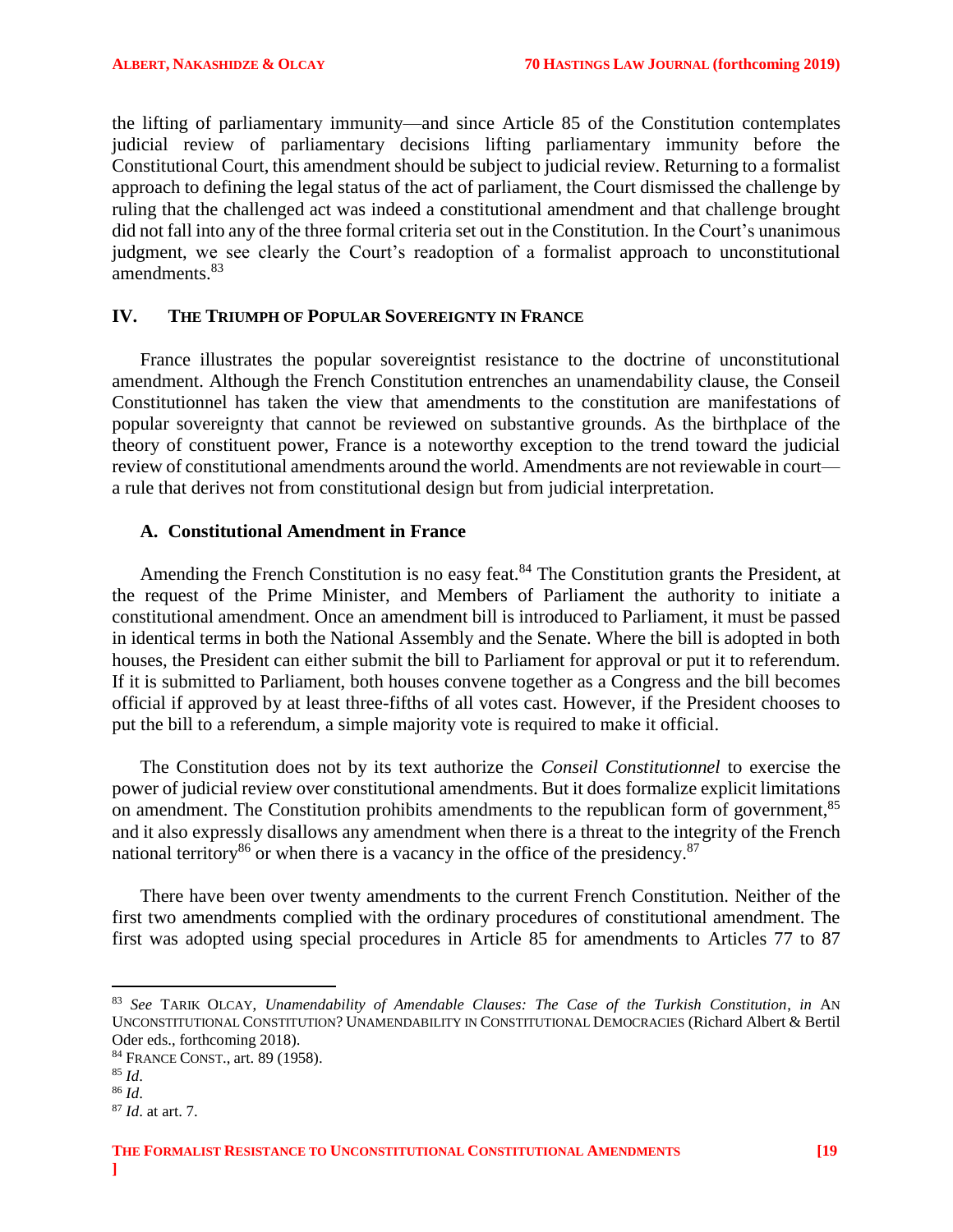involving the French Community. That was the only use of Article 85, which has since been repealed along with Articles 78 to 87 after the abolition of the Community.<sup>88</sup>

The second was far more significant to the course of modern French constitutional history. Four years after founding of the Fifth Republic in 1958, President Charles de Gaulle became convinced that the presidential election should change from an Electoral College to a direct popular vote. Such a change required a constitutional amendment, but it was politically unlikely that the houses of Parliament would propose the amendment on de Gaulle's behalf. De Gaulle found an alternative: he would bypass Parliament and invoke a special procedure in Article 11, which authorizes the president to submit any bill on "the organization of the public authorities" to a referendum. Until 1962, this provision had not generally been interpreted as a vehicle for constitutional amendment.<sup>89</sup> De Gaulle's tactic was therefore quite controversial at the time and widely regarded as unconstitutional. The Conseil d'Etat formally reproached the use of Article 11 for constitutional amendment as unconstitutional, whereas the Conseil Constitutionnel did so informally.<sup>90</sup> The President of the Senate and the opposition saw de Gaulle's move as an "outrageous breach of the Constitution."<sup>91</sup> Undeterred, de Gaulle pressed ahead with his unconventional plan to amend presidential selection using Article 11, and the people went to the polls in referendum. The referendum passed with a nearly two-thirds approval of 61.75 percent.<sup>92</sup>

In the aftermath of the vote, the Senate President challenged the constitutionality of the amendment before the Conseil Constitutionnel. He argued that the law was not properly a constitutional act (*loi constitutionnelle*) or an organic law, but rather just an ordinary law. He also argued that its adoption by referendum did not shield it from review by the Conseil. He contended further that the exercise of national sovereignty, whether by the people or their representatives, should be in accordance with the clear rules set out in the Constitution.<sup>93</sup> The Conseil rejected the Senate President's challenge by a vote of 6 to 4.<sup>94</sup> In its judgment, the Conseil focused on its own constitutional competence. It stressed that its authority was bound narrowly by the text of the Constitution and also by the Organic Law on the Conseil Constitutionnel. In its short decision, the Conseil distinguished "direct expressions of national sovereignty" (*referendums*) from "activities of public authorities" (*lois*), the former resting on a higher plane than the latter. The Court concluded that neither the Constitution nor the Organic Law gave the Conseil the power to review the constitutionality of a "bill adopted by the French people by way of referendum."<sup>95</sup>

l

<sup>88</sup> *Id*. at tit. XIII.

<sup>89</sup> David B. Goldey, *The French Referendum and Election of 1962: The National Campaigns*, 11 POLITICAL STUD. 287, 289-90 (1963).

<sup>90</sup> *Id.* at 290.

<sup>&</sup>lt;sup>91</sup> JOHN BELL, FRENCH CONSTITUTIONAL LAW 134 (1995).

 $^{92}$  MARK CLARENCE WALKER, THE STRATEGIC USE OF REFERENDUMS: POWER, LEGITIMACY, AND DEMOCRACY 35 (2003).

<sup>93</sup> Saisine par Président du Sénat, CC décision no. 62-20DC, Nov. 6, 1962, *available at*: [http://www.conseil](http://www.conseil-constitutionnel.fr/conseil-constitutionnel/francais/les-decisions/acces-par-date/decisions-depuis-1959/1962/62-20-dc/saisine-par-president-du-senat.102453.html)[constitutionnel.fr/conseil-constitutionnel/francais/les-decisions/acces-par-date/decisions-depuis-1959/1962/62-20](http://www.conseil-constitutionnel.fr/conseil-constitutionnel/francais/les-decisions/acces-par-date/decisions-depuis-1959/1962/62-20-dc/saisine-par-president-du-senat.102453.html) [dc/saisine-par-president-du-senat.102453.html](http://www.conseil-constitutionnel.fr/conseil-constitutionnel/francais/les-decisions/acces-par-date/decisions-depuis-1959/1962/62-20-dc/saisine-par-president-du-senat.102453.html) (last visited June 9, 2018).

<sup>&</sup>lt;sup>94</sup> CC décision no. 62-20DC, Nov. 6, 1962, Rec. 27. An English translation of parts of this decision is available in NORMAN DORSEN ET AL., COMPARATIVE CONSTITUTIONALISM: CASES AND MATERIALS 97 (3rd ed. 2016). *See* Bell, *supra* note 91, for the number of votes.

<sup>95</sup> CC décision no. 62-20DC, Nov. 6, 1962, Rec. 27 ¶ 5.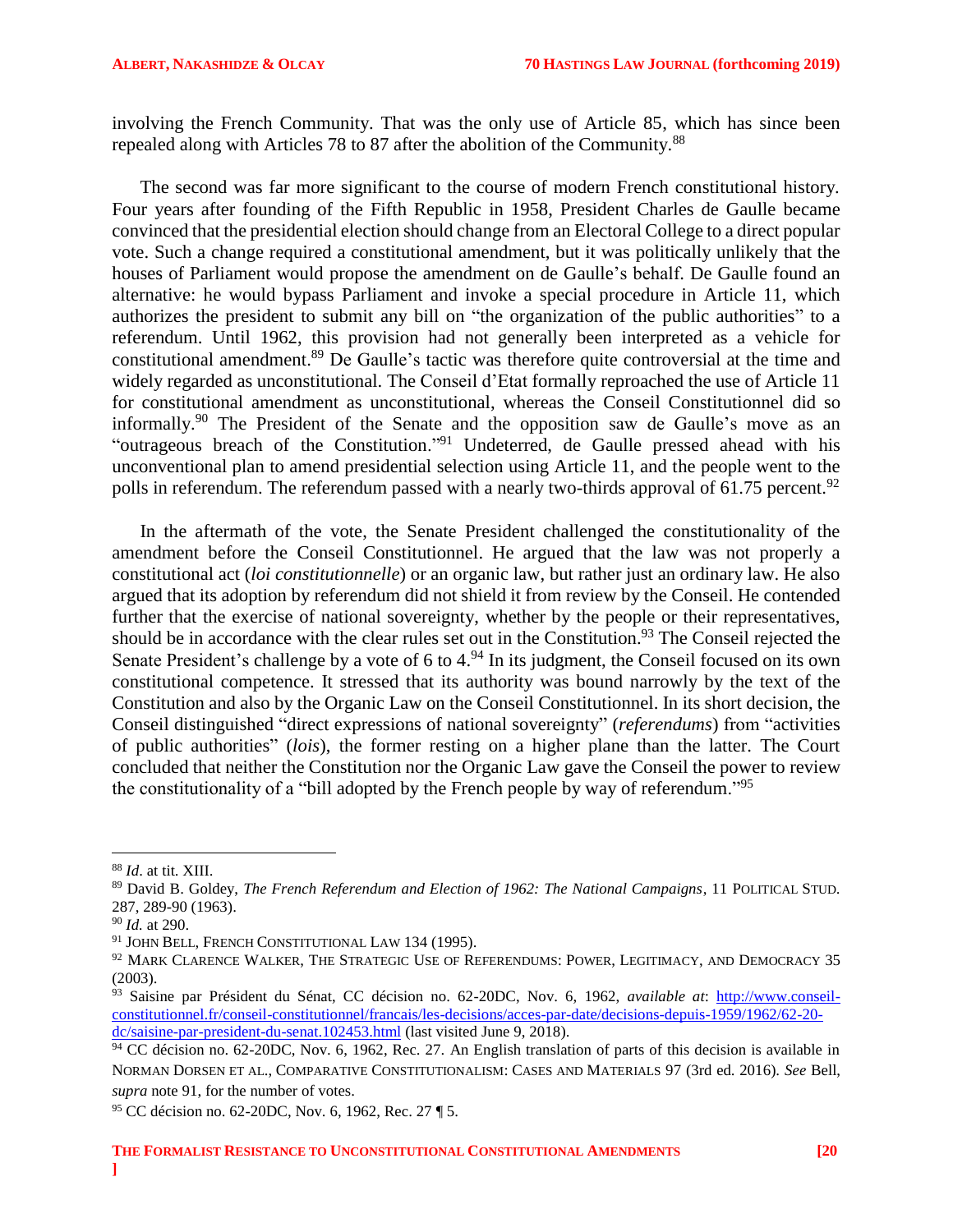The Conseil's judgment stands for the proposition that courts will not review the choice of the people to amend the constitution in a referendum. This presumably applies to constitutional referendums under both Articles 11 and 89, though it remains an open question whether courts would review the constitutionality of an amendment passed by Parliament without recourse to a referendum.<sup>96</sup> The Conseil hinted at an answer thirty years later in 1992. After the signing of the Maastricht Treaty, 60 senators asked the Conseil to rule on the Treaty's conformity with the French Constitution. The senators claimed that the Treaty violated Article 3 of the Constitution, which establishes that "national sovereignty shall vest in the people, who shall exercise it through their representatives and by means of referendum."<sup>97</sup> In response, the Conseil suggested that constituent authority is sovereign and subject only to the unamendable rules, both substantive and temporal.<sup>98</sup> The Conseil was speaking specifically about constituent authority and only generally about amendment, but seemed to suggest that the explicit limitations on amendment are enforceable.

The Court finally answered the question a decade later in 2003. Sixty senators again challenged the constitutionality of an amendment, this time the Constitutional Law on Decentralized Organization of the Republic. The amendment had been the first to be passed by a joint meeting of the National Assembly and the Senate under the procedure provided in Article 89 to later be challenged at the Conseil.<sup>99</sup> The senators pointed to the formal unamendability of the republican form of government, and argued that this unamendability did not prohibit a return to monarchy alone, but also intended to protect the characteristics of the French Republic.<sup>100</sup> The senators argued that decentralizing local government was a violation of the unitary character of the state.<sup>101</sup> In response, the Conseil echoed its holding of four decades prior. Its judgment focused on its own competence and ultimately held that since no provision of the Constitution confers upon it the power to review constitutional amendments, it had no jurisdiction to hear the case.<sup>102</sup> The rule in France, then, seems to be that courts will not review the constitutionality of any amendment at all.

### <span id="page-20-0"></span>**B. Deference to Popular Sovereignty**

Despite the formal entrenchment of an unamendable rule in the French Constitution, the Conseil Constitutionnel has elected to treat them as judicially unenforceable. The reason why appears to rest on the court's peculiar though not improper understanding of the relationship between popular sovereignty and constitutional change. To be specific, the court equates the constitutional amendment power to constituent power, and constitutional amendments as direct expressions of popular sovereignty.

 $\overline{a}$ 

<sup>100</sup> Saisine par 60 sénateurs – 2003-469DC, II.2, *available at:* [http://www.conseil-constitutionnel.fr/conseil](http://www.conseil-constitutionnel.fr/conseil-constitutionnel/francais/les-decisions/acces-par-date/decisions-depuis-1959/2003/2003-469-dc/saisine-par-60-senateurs.101124.html)[constitutionnel/francais/les-decisions/acces-par-date/decisions-depuis-1959/2003/2003-469-dc/saisine-par-60-](http://www.conseil-constitutionnel.fr/conseil-constitutionnel/francais/les-decisions/acces-par-date/decisions-depuis-1959/2003/2003-469-dc/saisine-par-60-senateurs.101124.html)

<sup>96</sup> Sophie Boyron, *Life and Death of Constitutions in France*, in THE CREATION AND AMENDMENT OF CONSTITUTIONAL NORMS 133, 147 (Mads Andenas ed., 2000).

<sup>&</sup>lt;sup>97</sup> FRANCE CONST., art. 3(1).

<sup>98</sup> CC décision no. 92-312DC, Sept. 2, 1992, Rec. 76, ¶ 19. An English translation of this decision is available at: [http://www.conseil-constitutionnel.fr/conseil-constitutionnel/english/case-law/decision/decision-92-312-dc-of-2](http://www.conseil-constitutionnel.fr/conseil-constitutionnel/english/case-law/decision/decision-92-312-dc-of-2-september-1992.137203.html) [september-1992.137203.html](http://www.conseil-constitutionnel.fr/conseil-constitutionnel/english/case-law/decision/decision-92-312-dc-of-2-september-1992.137203.html) (last visited June 9, 2018).

<sup>&</sup>lt;sup>99</sup> For the context and substance of this constitutional reform, *see* Xavier Philippe, *France: The Amendment of the French Constitution "on the Decentralized Organization of the Republic"*, 2 INT'L J. CONST. L. 691 (2004).

[senateurs.101124.html](http://www.conseil-constitutionnel.fr/conseil-constitutionnel/francais/les-decisions/acces-par-date/decisions-depuis-1959/2003/2003-469-dc/saisine-par-60-senateurs.101124.html) (last visited June 9, 2018). *See also* Sophie Boyron, *France*, in HOW CONSTITUTIONS CHANGE: A COMPARATIVE STUDY 115, 128 (Dawn Oliver & Carlo Fusaro eds., 2011).

 $101$  Saisine par 60 sénateurs – 2003-469DC, at III.1.

<sup>102</sup> CC décision no. 2003-469DC, Mar. 26, 2003, Rec. 293.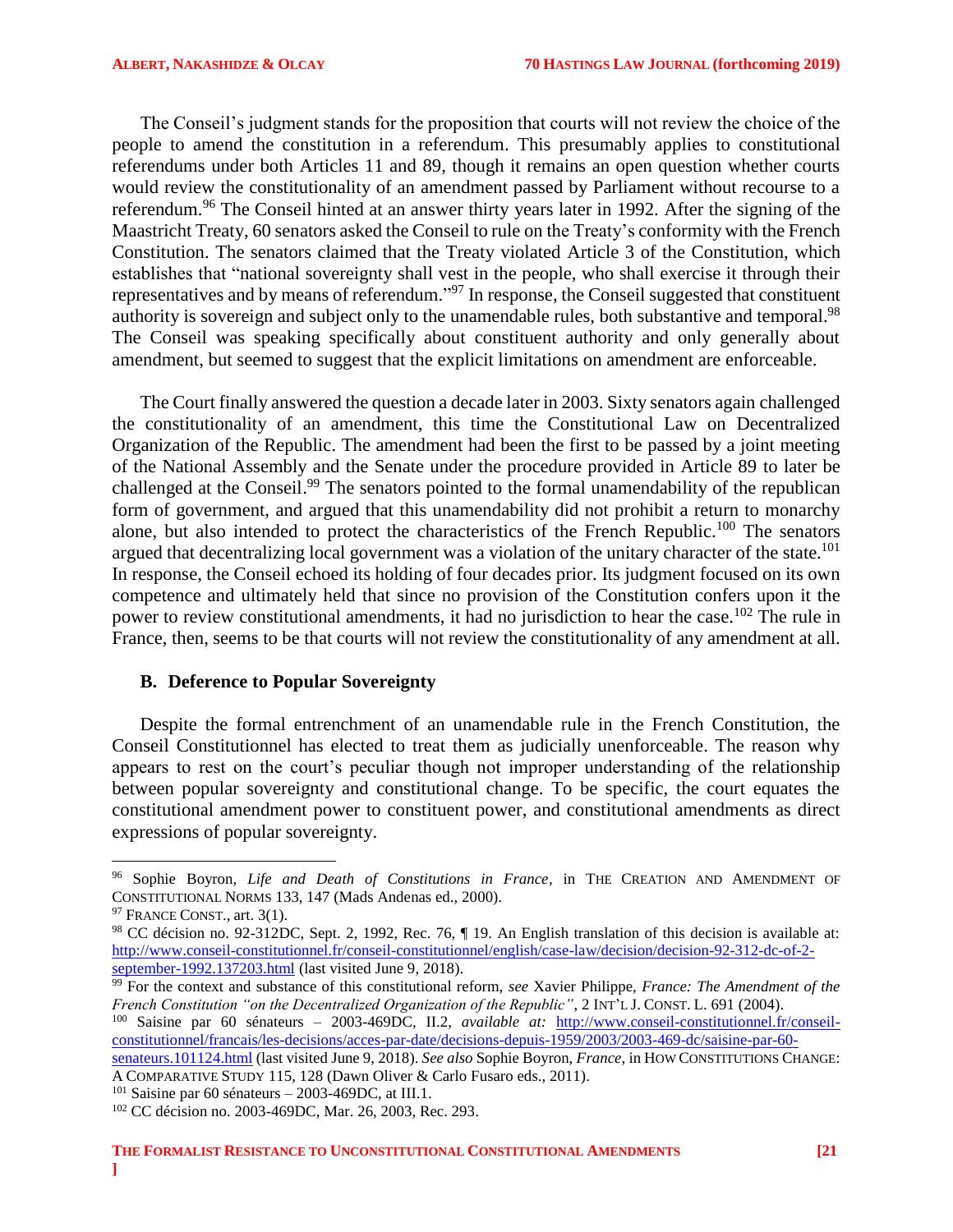The 1962 decision on the constitutionality of the electoral reform referendum reveals that the court rejected the theory of delegation. According to the court, when the French people speak through a referendum they are exercising not a delegated, constituted power but rather a full proprietary constituent power of their own. The consequence of the court's approach is to equate constitution-making with constitutional amendment, the result being that there can be no limitations on what the people can do if they choose to do so in a referendum. The people could even elect in a referendum to amend or abolish one of the unamendable rules in the French Constitution. Under the Conseil Constitutionnel's understanding of the authority of the people, such an unfettered amendment power amounts to an exercise of original constituent power.

The Conseil regards the constituent power as sovereign, when referring to the people acting as the constitution-amender. For the court, since amendments emanate from the sovereign, they are final and unreviewable.<sup>103</sup> This attribution of sovereign authority to the constitutional amendment power echoes the theory of constituent power in Israel as resting in the Knesset, the national legislature. The Knesset is understood to possess "ongoing" constituent power, <sup>104</sup> always ready to be deployed to make or unmake constitution-level laws without needing to mobilize a separate body clothed in a higher authority. In France, what has occurred is a similar formalization of how to exercise constituent power, only the vehicle for its exercise is not legislature as in Israel but rather the people themselves speaking in the referendum.<sup>105</sup> De Gaulle's legacy, then, is at least partly to sever the connection between popular sovereignty and the national legislature, <sup>106</sup> and to validate by practice that the people are simultaneously constitutional and constituent actors.

French theorist Jean-Jacques Rousseau once wrote that "a people is always free to change its laws, even the best of them; for if it chooses to do itself harm, who has the right to stop it?"<sup>107</sup> The jurisprudence of the Conseil Constitutionnel to date seems to accord with Rousseau in that ultimately the people as the sovereign will be the judge of constitutional change, and that in the absence of express constitutional authorization, even formally entrenching an unamendable rule does not grant it the power to engage in substantive review of constitutional amendments, what we might define as the actual content of the amendment. Nonetheless, one could imagine the Conseil could justify reviewing an amendment for its procedural correctness, just as the Conseil could also review the constitutionality of an amendment that violates one of the Constitution's temporal limitations, still consistent with its theory equating amending actors with constituent power.

### <span id="page-21-0"></span>**V. THE NATURE AND LIMITS OF FORMALIST RESISTANCE**

France, Georgia and Turkey have so far in meaningfully different ways resisted the growing trend toward adopting the doctrine of unconstitutional constitutional amendment. The foundations

 $\overline{a}$ 

<sup>103</sup> Wanda Mastor & Liliane Icher, *Constitutional Amendment in France*, in ENGINEERING CONSTITUTIONAL CHANGE: A COMPARATIVE PERSPECTIVE ON EUROPE, CANADA AND THE USA 115, 118 (Xenophon Contiades ed., 2013).

<sup>104</sup> Claude Klein, *Basic Laws, Constituent Power and Judicial Review of Statutes in Israel: Bank Hamizrahi United v. Kfar Chitufi Migdal and Others*, 2 EUR. PUB. L. 225, 230-33 (1996).

<sup>105</sup> Lucien Jaume, *Constituent Power in France: The Revolution and its Consequences*, in THE PARADOX OF CONSTITUTIONALISM: CONSTITUENT POWER AND CONSTITUTIONAL FORM 67, 68 (Martin Loughlin & Neil Walker eds., 2007).

<sup>106</sup> *Id.* at 79.

<sup>&</sup>lt;sup>107</sup> JEAN-JACQUES ROUSSEAU, THE SOCIAL CONTRACT 89 (Christopher Betts trans., Oxford World's Classics 2008) (1762).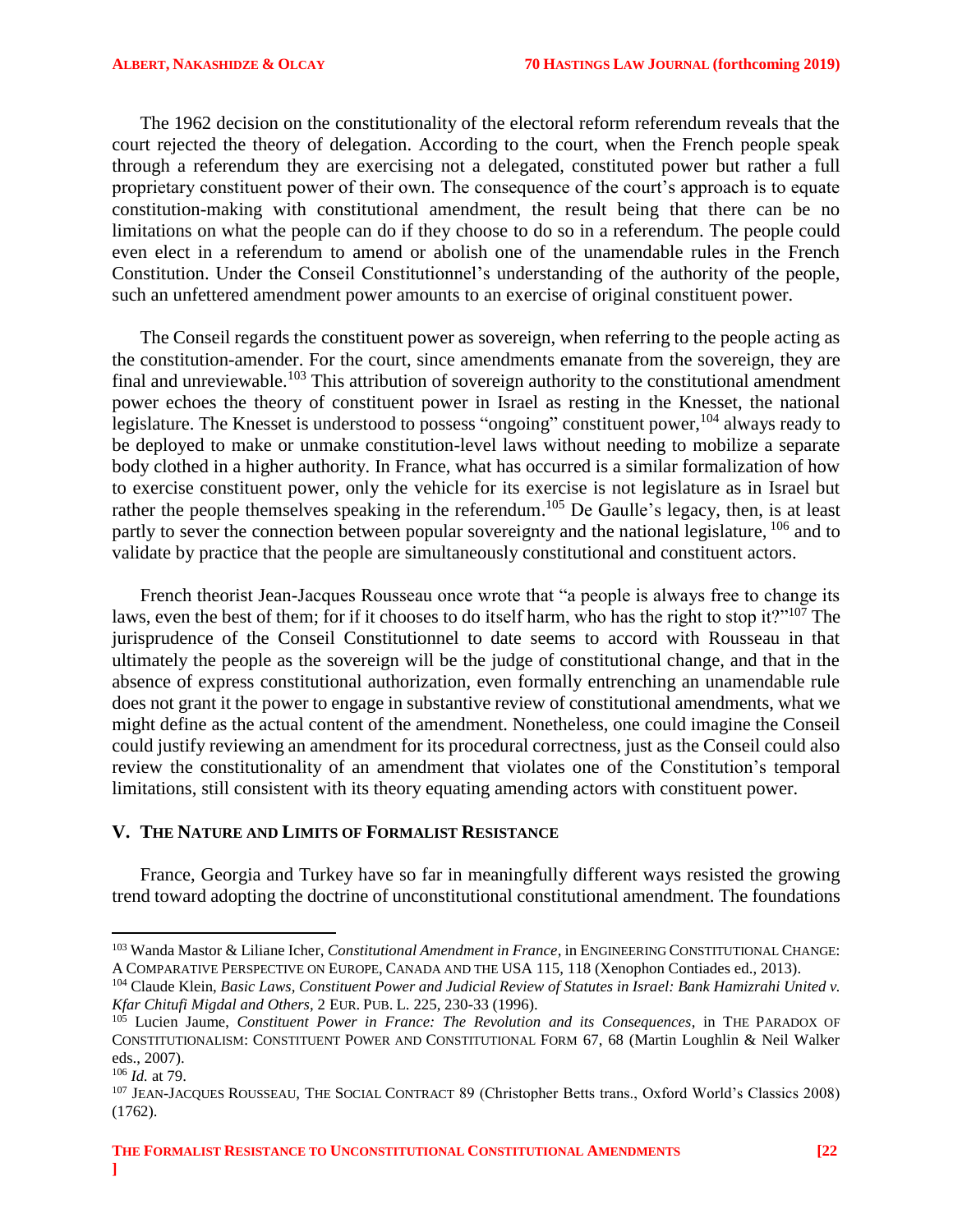of their resistance differ, as do whether and how the resistance is legally required in addition to how their resistance manifests itself in the course of an adjudication of a challenge to the constitutionality of an amendment. In this Part, we compare briefly these three jurisdictional encounters with the idea of an unconstitutional amendment, and we explore their limitations.

### <span id="page-22-0"></span>**A. The Boundaries of the Constitution**

Whether an amendment can be constitutional is inextricably linked to a question of enduring fascination and complexity: *what* is the constitution? When the First Congress convened after the adoption of the United States Constitution, a powerful distinction was made between the constitution and its amendments.<sup>108</sup> The Constitution was seen as more authoritative than the amendments made to it. The Constitution was a specially-constituted agreement among federal and state actors whereas amendments, according to one important view at the time, were rooted in an inferior authority because they were primarily acts of the states.<sup>109</sup> It was of course incorrect to claim that amendments were rooted in inferior authority as compared to the Constitution, and the evidence was visible for all to see in Articles V and VII of the Constitution. Article VII states the rule for ratifying the Constitution: the approval of nine states out of thirteen was sufficient for the Constitution to take effect.<sup>110</sup> Yet the Article V threshold for ratifying a mere amendment was ten out of thirteen states,<sup>111</sup> a higher degree of state agreement than was needed to bring the Constitution to life to begin with. It may well be worth contrasting the differential authority between the Constitution and its amendments but the American experience suggests that amendments might sometimes stand on higher authority if the standard is the ratification threshold.

Whether a constitution and its amendments are taken to stand on equal footing controls the answer to the question whether an amendment can be unconstitutional. The justification for an unconstitutional amendment—and a court's power to invalidate it as a result—derives from the cardinal rule of the delegation theory of constitutional change: that a constitution rests on authority superior to an amendment, because only the constituent power can authorize the making of a constitution while changes to it as the province of a lesser constituted power. It therefore follows that an exercise of a constituted power to make a decision that is properly made only by the constituent power—in this context, to make a fundamental change to the constitution that exceeds the scope of an amendment—cannot survive a court's review because it amounts to a corruption of the limited authority delegated to the constituted power.

Neither Georgia nor France sees any such boundary between constitution and amendment, though their operating theories are at some variance. For Georgia, there is no formal difference between its Constitution and an amendment to it, whereas in France there is indeed a formal difference between them but no functional difference. Return to Georgia. The Constitutional Court has denied all bids to review the constitutionality of an amendment because, on its theory of constitutional change, once an amendment is properly enacted according to the procedural strictures entrenched in the codified constitution, that amendment becomes not a mere *part of* the

l

<sup>108</sup> 1 ANNALS OF CONGRESS 734 [August 13, 1789].

<sup>109</sup> *Ibid.* at 735.

<sup>110</sup> U.S. CONST., art. VII ("The ratification of the conventions of nine states, shall be sufficient for the establishment of this Constitution between the states so ratifying the same.)

<sup>&</sup>lt;sup>111</sup> *Id.* at art. V (requiring the agreement of three-quarters of the states to ratify an amendment proposal).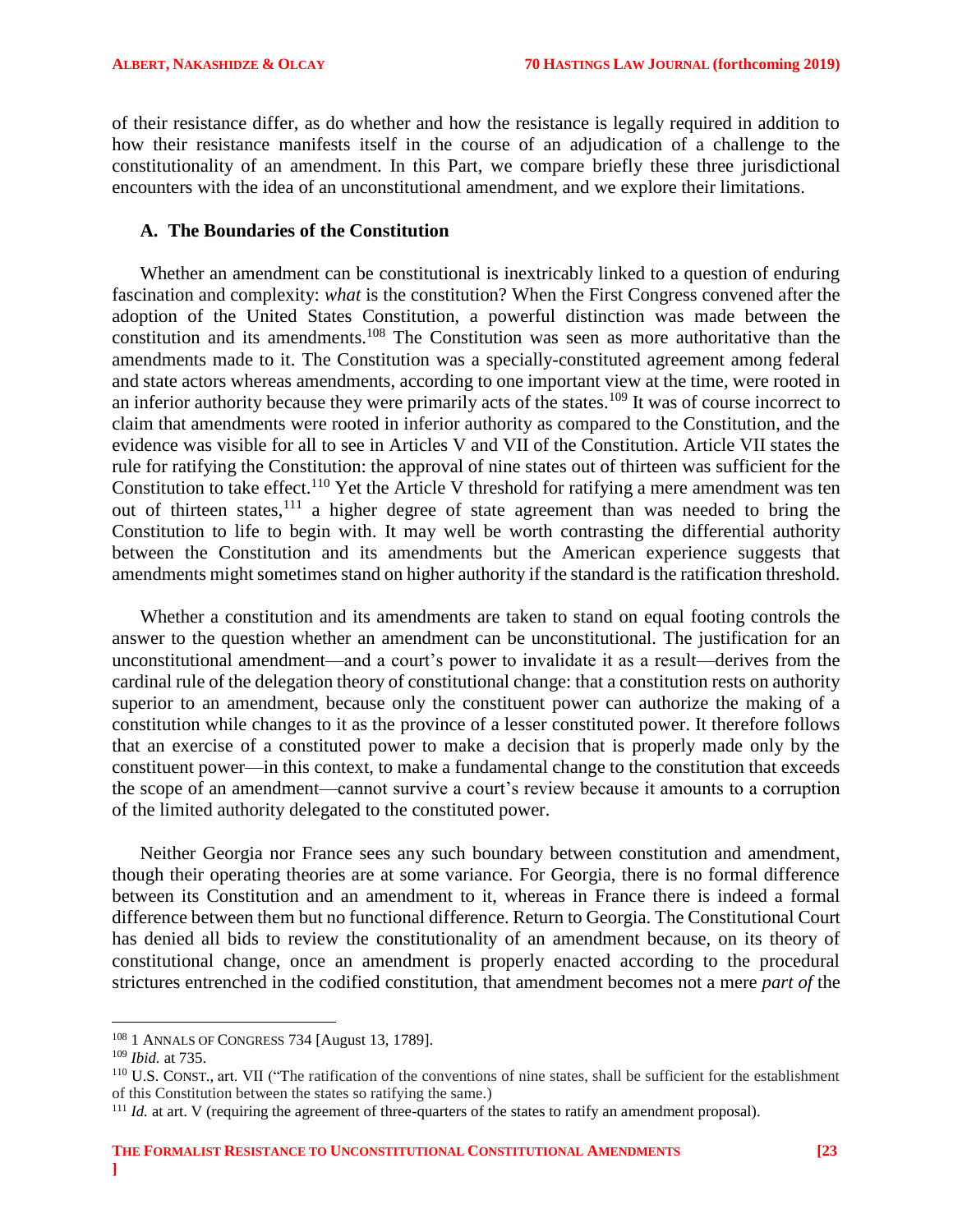Constitution but rather it becomes *the* Constitution, equal in form, status and authority to it. As a consequence, the Georgian Constitutional Court does not entertain the possibility of invalidating an amendment since that would be akin to invalidating the Constitution itself, something which, for the Court, is a logical incongruity and therefore theoretically and in reality out of bounds.<sup>112</sup>

The French resistance to invalidating an amendment rests on a different theory but reaches the same result. For the Conseil Constitutionnel, an amendment properly made through a referendum is different in form from the Constitution itself: the amendment is recognized as a modification to the Constitution and it is understood to be a separate and distinguishable part of the Constitution when and if it ultimately becomes valid. Yet when it is approved by the people in a referendum, the amendment attains an impregnable status that makes it impervious to invalidation by a court. The reason why returns us to the delegation theory of constitutional change. The amendment-byreferendum is treated as functionally indistinguishable from the constitution itself, both arising out of the same or similar source of popular authority and neither properly susceptible to reversal by any body other than the people themselves in a subsequent referendum or in a future choice to write an altogether new constitution.

The risks are clear in both the Georgian and French cases. It is possible in either instance to contemplate the possibility of an amendment denying or diminishing minoritarian civil and political rights, imposing archaic restrictions in the name of national security, marginalizing the forces of official opposition or among others consolidating power in the hands of the governing party or executive. Were either high court to remain consistent with their precedents, they would be constrained to accept as valid any of these amendments as long as their ratification complied with the procedures required by the constitution. No amendment is reversible, whether it is adopted by the people speaking directly through a referendum or the constituted organs of government.

In Turkey, the Constitutional Court has in turn both respected and breached the boundaries of the Constitution. Recall that the Constitution entrenches several items against formal amendment but importantly limits the Court to reviewing amendments only as to their form. Rarely since 1961 has the Court adhered to this limitation in its many iterations, exceeding its authority to review amendments even where the defect in the amendment relates to substance and not to form. The Court has tried to classify what it regards as substantive defects into formal ones but these have been transparent efforts to do circuitously what the Constitution plainly does not allow. For the Court, then, the boundaries the Constitution has set around its authority have not been effective to prevent the Court from achieving its constitutional objectives on questions the Court believes are of the highest importance, including most prominently the secular character of the state.

# <span id="page-23-0"></span>**B. Codified and Uncodified Rules of Exception**

 $\overline{a}$ 

Each of these three jurisdictions therefore reveals a different answer to the question how we may recognize the valid exercise of constituent power. In Georgia, the amendment power is understood to function as the constitution-making power, fusing the constituted and constituent

<sup>112</sup> For a discussion of the different manifestations of unconstitutional constitutions, *see* Richard Albert, *Four Unconstitutional Constitutions and their Democratic Foundations*, 50 CORNELL INT'L L.J. 169 (2017). For a discussion of the possibility of invalidating an original rule in a constitution, *see* Richard Albert, Ridwanul Hoque & Yaniv Roznai, *Judicial Invalidations of Original Constitutions* (work-in-progress).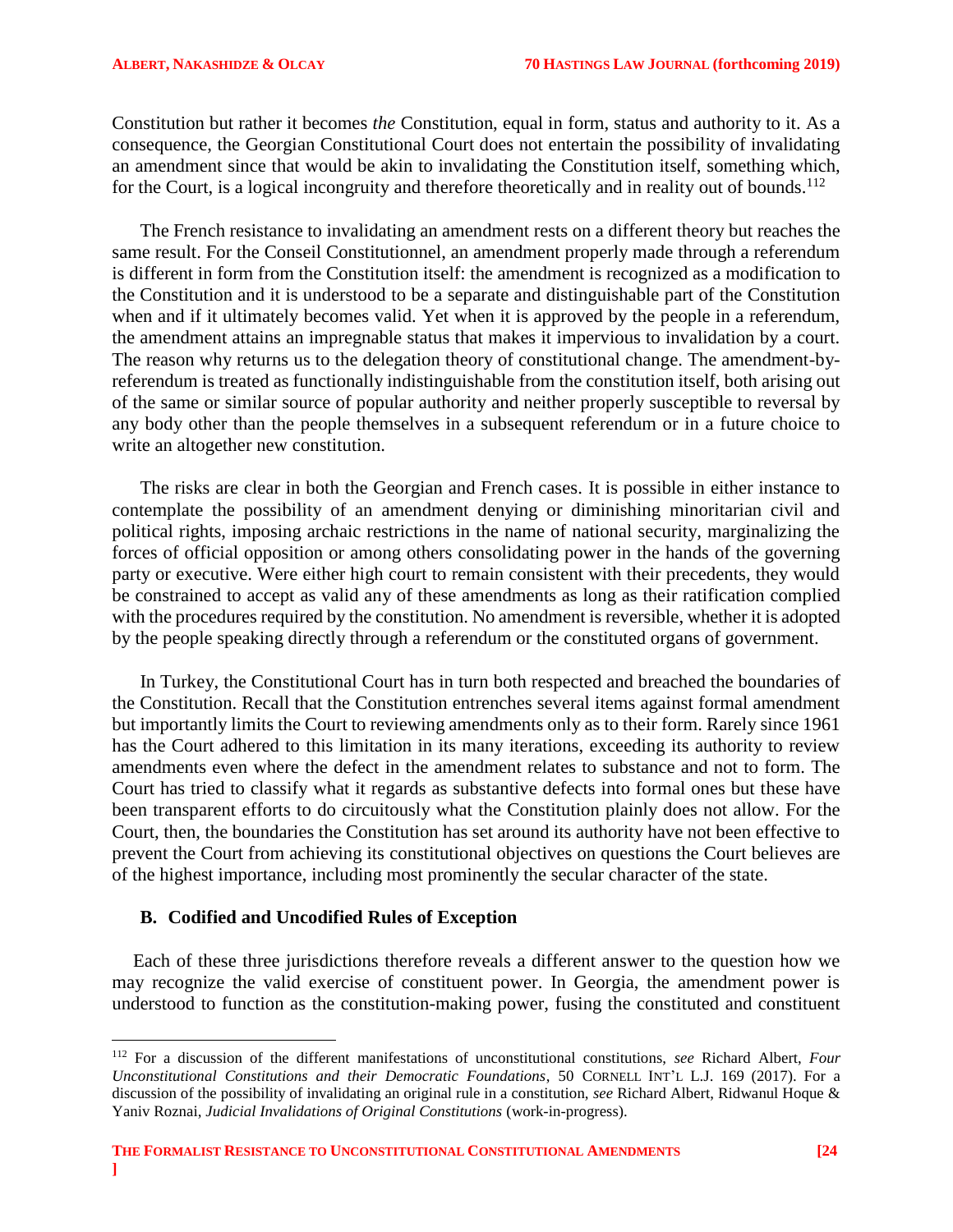powers into the same body of amending actors. We can describe the self-understanding of Georgian constitutionalism as constitutionalizing the constituent power in its amendment rules. Where political actors deploy the amendment rules to make a change of any kind to the Constitution, that change is taken to have been driven by a reactivation of the constituent power, whose choice of change, whatever it is, cannot be gainsaid once it becomes final.

To the extent there is an exception to this rule in Georgia, it may implicitly be what is made explicit in Turkey: that a constitutional amendment, in order to be valid, must comply strictly with the procedures outlined in the codified text. Where the Georgian Constitutional Court is satisfied that the procedure for a constitutional amendment has fallen short of the expectation set by the Constitution or is otherwise defective, the Court may find it appropriate to take action to ensure that political actors conform with the Constitution's own rules. The contrary choice—to allow departures from the Constitution's formal amendment rules—would undermine the organizing logic of the Georgian Constitutional Court's ultra-formalist approach to constitutional change. But it is not difficult to imagine the Court declaring that its hands are tied in the face of a procedurally defective amendment if the challenge to the amendment is registered only after the amendment is ratified, because it would have achieved constitution-level status and immunity from challenge. This is the great paradox, and problem, of the Georgian theory of amendment-as-constitution.

In France, the Conseil Constitutionnel has acquiesced to a significant measure of procedural irregularity and validated the outcome. It is important to stress that the court has not accepted all manner of procedural irregularity. The ones that have mattered for our purposes in this inquiry into formalist regimes are the changes that have been supported by popular consent in a referendum. Even where the amendment procedure has defied the codified rules of change, the Court has not challenged the procedure or its outcome if the vehicle has been popular choice in a referendum. Procedural correctness in relation to the codified text, then, is not a primary concern of the Court. As we will soon see, this is an important contrast between the French Conseil Constitutionnel and the Turkish Constitutional Court's current posture toward constitutional amendment.

There is a further point worth making about France. Unlike what appears to be true of the Georgian Constitutional Court's interpretation of the Georgian Constitution, the constituent power in France is not constitutionalized in codified text but it has nonetheless been constitutionalized in practice: political actors know in advance that a popular referendum can be deployed to make and remake the French Constitution in a fundamental way. There is no need to convene a special assembly for that purpose, nor must political actors innovate an altogether new procedure to create a new constitutional regime, though they may do so if they and the people wish. Instead the roadmap to both minor and wholesale constitutional change is much more simple: the people may speak through a referendum to reflect the highest authority in the French constitutional order. In both Georgia and France, then, we know what counts in the self-understanding of each political community as a valid exercise of constituent power before a major change is attempted. In contrast, it is not unusual in other states to wait until after a major change is attempted or made to be in a position to evaluate whether, if it is successful, the change is an exercise of constituent power. Indeed a judicial determination that a given constitutional change has not been validated by the constituent power is often the principal reason why courts invalidate constitutional amendments.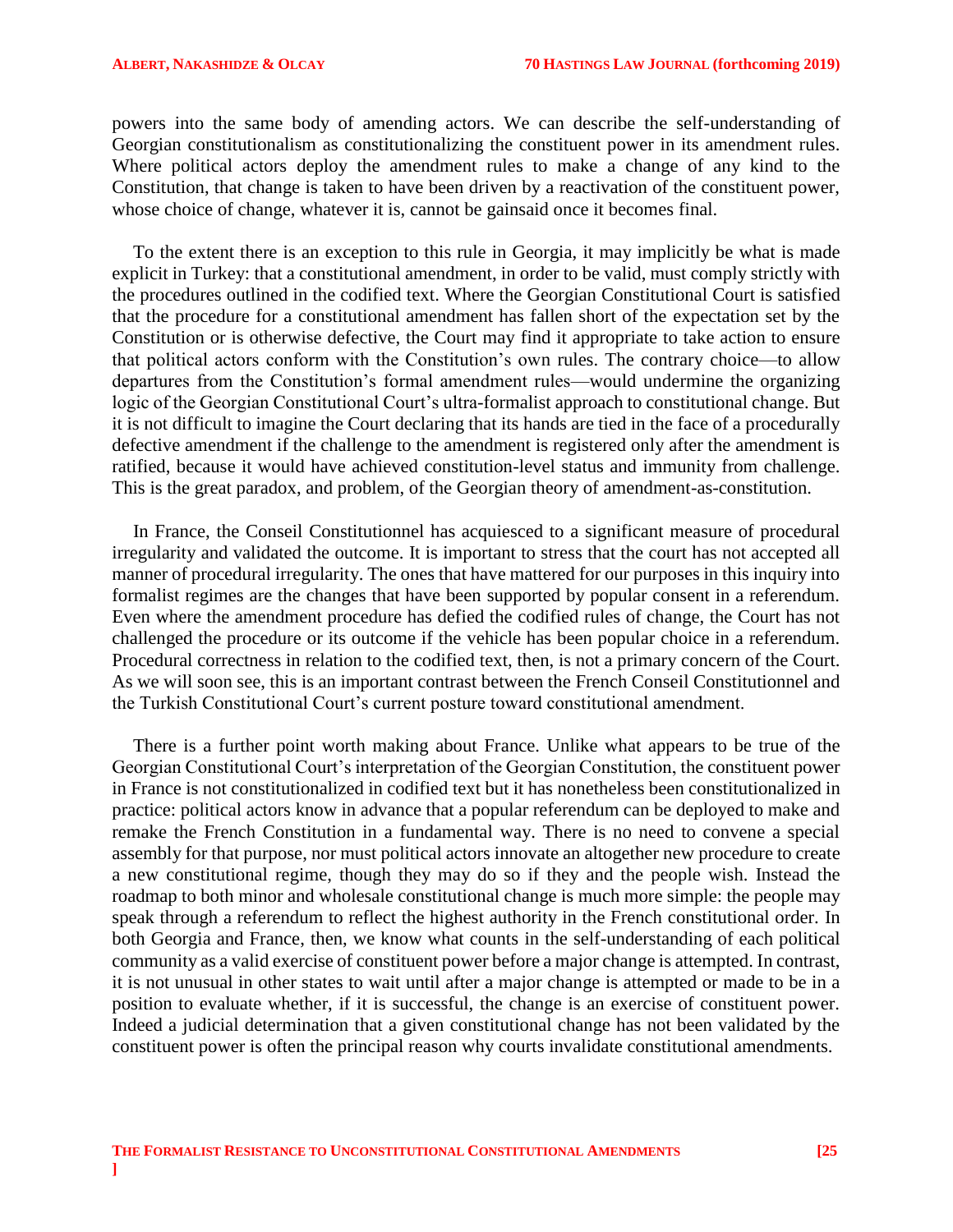Turkey offers a twist: although the Constitution is understood to be an expression of the constituent power's wish to restrain the Court in its evaluation of amendments, the Court has taken the view that its substantive review of amendments is a proper defense of the values identified as foundational by the constituent power. We therefore see in Turkey conflicting understandings of the role of the Court. Where the Turkish Constitutional Court has exceeded its constitutional authorization to review amendments as to their form alone, one could reasonably claim that the Court is violating the commands of the constituent power that authorized the Constitution—and that specifically restricted the role of the Court in matters of constitutional change. On another view, however, one could make a contrary claim when faced with the same facts: that the Court's departure from its narrow charge from the Constitution is an effort to defend the values, principles and rules from attack by those who would undermine the Constitution approved by the constituent power. Where one stands turns on how important one believes the codified constitutional text should be, because it is unmistakably clear that the current Turkish Constitution intends to constrain the range of authority of the Court in relation to constitutional amendments. Both the French and Georgian courts reject the historical Turkish approach—to exceed the Constitution's mandate and to exercise substantive review of amendments—but that approach is no longer dominant since the Turkish Constitutional Court has returned to reviewing the constitutionality of amendments as to their form alone. Codification has ascended again to importance in Turkey.

## <span id="page-25-0"></span>**CONCLUSION—A NEEDED COUNTERWEIGHT IN CONSTITUTIONAL PRACTICE**

We began this inquiry with a challenge: faced with what appears by its momentum and popularity to be an emerging trend to adopt the doctrine of unconstitutional constitutional amendment, we sought to bring to light alternatives that show other ways courts might respond to the question whether an amendment can be unconstitutional. We have highlighted three different alternatives—one each from France, Georgia and Turkey—that together represent variations on the same theme: examples of formalist resistance to unconstitutional constitutional amendments.

Each model has its own limitations. The Georgian model of ultra-formalist review of constitutional amendments strikes us as rigid and mechanistic though some might regard it as thoughtless. We believe it is fairly described as reflecting a theory of amendment-as-constitution, the idea that the product of constitution-changing has the same constitution-level status as the product of constitution-making. The Turkish model of proceduralism seems promising as a way to cabin the power of courts to invalidate amendments but it is subject to manipulation, as history has shown time and again. The Turkish Constitutional Court's recurring strategy of integrating substantive review of amendments into its procedural review is by all historical accounts a distortion of what was intended by the design of the Constitution's formal amendment rules. Yet if constitutional designers wish to restrict courts to only procedural review, the Turkish Constitution offers evidence of how the design can both function and malfunction. In France, there is a purity to the country's model of popular sovereignty insofar as the Conseil Constitutionnel will acquiesce to the people's expressions of self-determination through a referendum even if the popular choice is inconsistent with the Constitution's most fundamental commitments. This purity, of course, comes with serious consequences where the people's choice concerns minority rights.

The takeaway of our inquiry can be stated in one phrase: we should not take the increasing prevalence of the doctrine of unconstitutional constitutional amendment as evidence of its